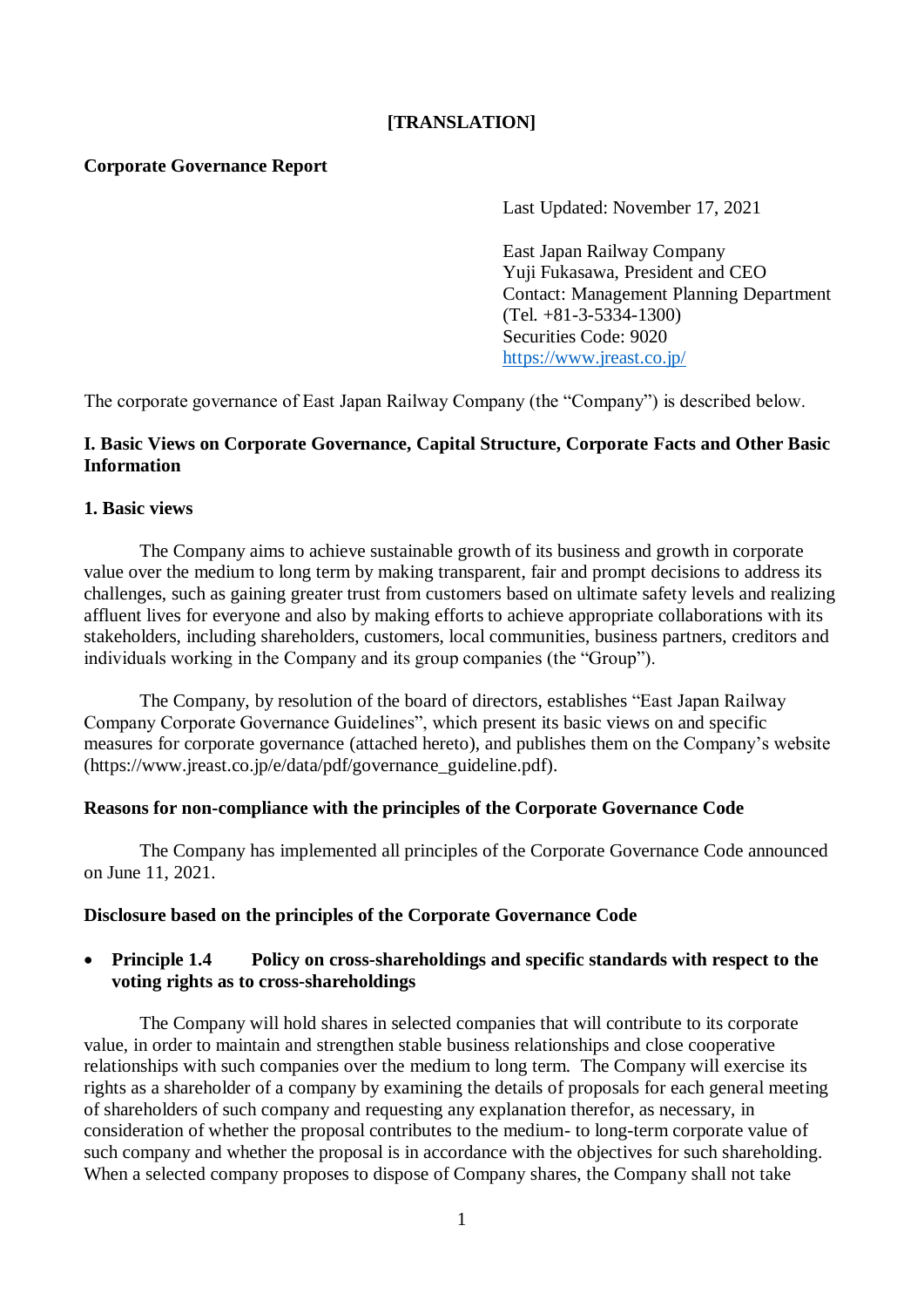action to inhibit such disposal, including by suggesting that such disposition would reduce business with the Company.

The Company will examine the medium- to long-term economic rationale and outlook of its shareholdings in each of the selected companies in light of their operating results (operating revenues and operating income) and capital cost (comparison with internal rate of return). Based on such examination and objectives for such shareholdings, the Company will consider whether it is necessary to dispose of its shareholding in any company upon discussion with such company where it is determined that the rationale for such shareholding may have ceased to exist. Each of the Company's shareholdings in the selected companies as of March 31, 2021 was examined at the meeting of the board of directors held on June 16, 2021, and only the shares confirmed to have a rationale will continue to be held.

(Article 5 of Corporate Governance Guidelines)

#### **Principle 1.7 Related party transactions**

The Company will obtain prior consent from the board of directors when engaging in transactions with any of its directors, corporate auditors or major shareholders (defined as persons holding 10% or greater of total voting rights) in order not to harm the interests of the Company or the common interests of its shareholders. The board of directors will confirm after the fact the details of the relevant transactions.

Before providing the consent described above, the board of directors will investigate the specific details of the relevant transaction and take appropriate actions such as obtaining confirmation from a department handling legal affairs, as necessary.

(Article 6 of Corporate Governance Guidelines)

#### **Supplementary Principle 2.4.1 Promotion of diversity in the company**

Please refer to III. 3. of this Report (Measures to ensure due respect to stakeholders).

#### **Principle 2.6 Roles of corporate pension funds as asset owners**

The Company does not have a corporate pension funds system.

#### **Principle 3.1 Full Disclosure**

#### i) Formulation of medium-term management vision

In order to establish the direction of its Group management that responds to ongoing changes in the business environment, the Company will set forth the medium-term management vision by resolution of the board of directors.

When making a public announcement of the medium-term management vision, the Company will, upon accurately assessing its capital cost, clearly explain to stakeholders its numerical business targets and plans to achieve those targets, including its medium-term business portfolio and policy for allocating management resources such as on capital investments to realize such goals. The medium-term management vision will be disclosed on the Company's website.

In the event that the targets set forth in the medium-term management vision are not achieved, the board of directors will analyze the reasons therefor and will address such reasons in the subsequent management vision.

(Article 11 of Corporate Governance Guidelines)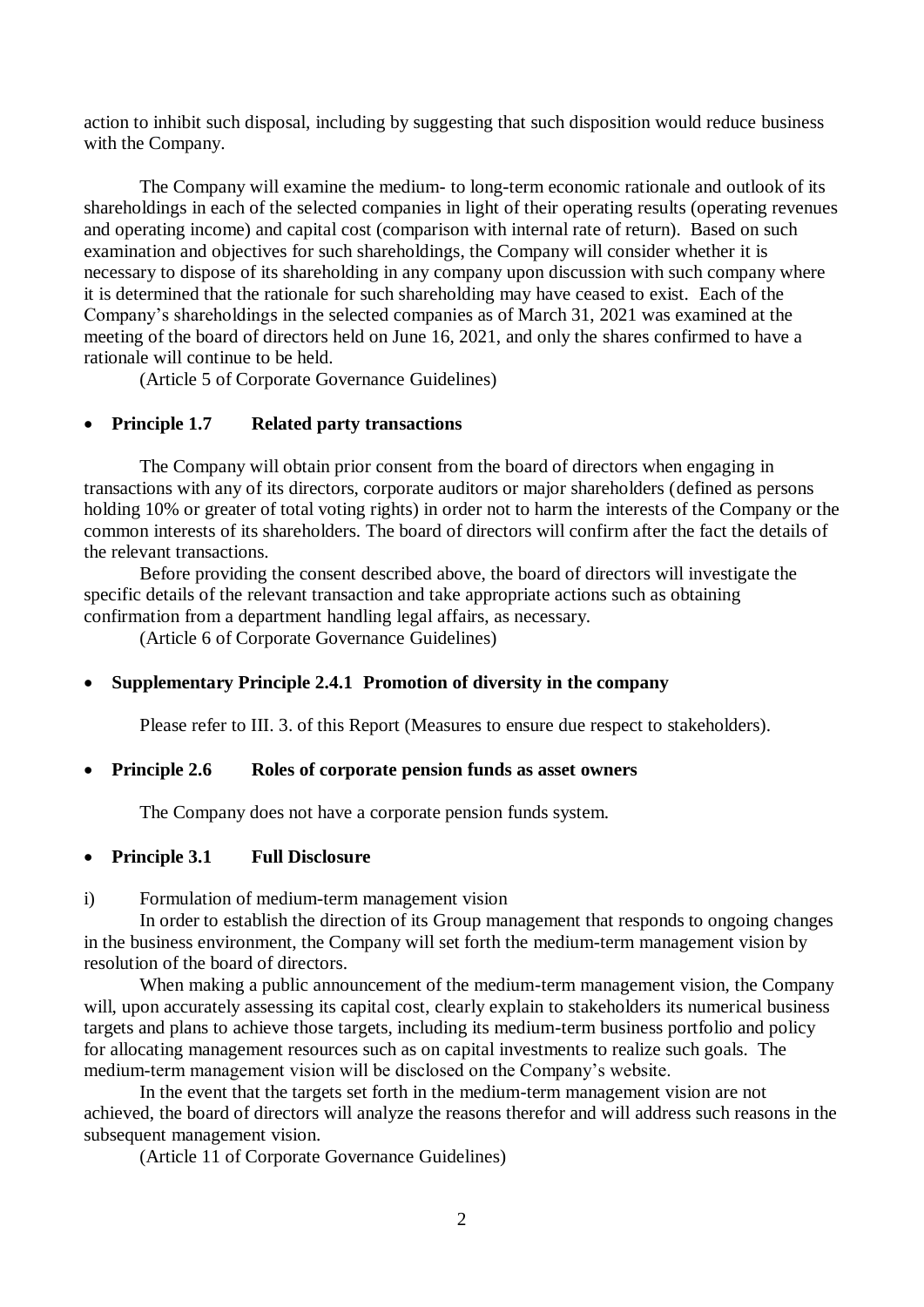- ii) Basic views on corporate governance Please refer to I.1. of this Report (Basic views).
- iii) Policies and procedures in determining the remuneration of directors Please refer to II.1. of this Report (Organizational composition and operation – Director remuneration).
- iv) Policies and procedures in the appointment of directors and corporate auditors Please refer to II.2. of this Report (Matters on functions of business execution, audit and oversight, nomination and remuneration decisions (overview of current corporate governance system)).

v) Explanation with respect to the appointments or dismissals of directors and corporate auditors When preparing a proposal for the appointment or dismissal of a director or a corporate auditor, the Company will include in the reference materials for general meeting of shareholders reasons for the appointment or dismissal of each candidate, including his or her professional biography and current positions and responsibilities.

(Article 18 of Corporate Governance Guidelines)

# **Supplementary Principle 3.1.3 Disclosure of initiatives on sustainability**

Please refer to III.3. of this Report (Measures to ensure due respect to stakeholders).

# **Supplementary Principle 4.1.1 Scope of delegation to representative director**

The board of directors will resolve matters as provided in applicable laws and regulations or the articles of incorporation, matters essential to business, such as management policies, business vision, capital investments over a certain amount, and matters concerning consolidated subsidiaries as well as other matters deemed necessary by the board of directors. Decisions on the execution of duties for other matters will, as a general rule, be delegated to the representative director.

(Article 21 of Corporate Governance Guidelines)

## **Principle 4.9 Independence standards and qualification for independent directors**

Please refer to II.1. of this Report (Organizational composition and operation – Independent directors and corporate auditors – Other matters relating to independent directors and corporate auditors).

## **Supplementary Principle 4.10.1 Independent committees**

Please refer to II.1. of this Report (Organizational composition and operation – Directors – Supplementary explanation).

## **Supplementary Principle 4.11.1 Views on composition of the board of directors**

Please refer to II.2. of this Report (Matters on functions of business execution, audit and oversight, nomination and remuneration decisions (overview of current corporate governance system)).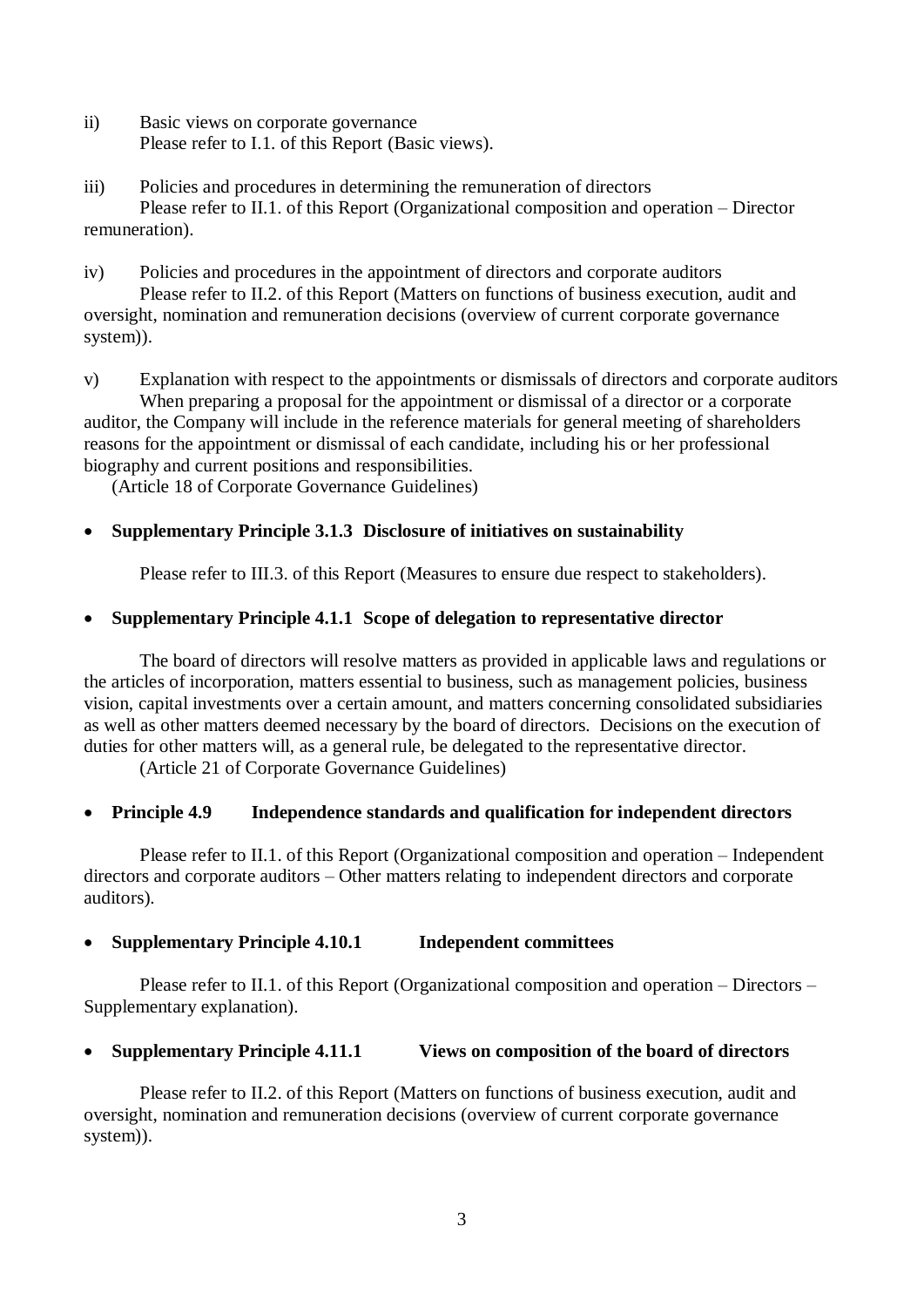## **Supplementary Principle 4.11.2 Important concurrent positions at other entities held by directors and corporate auditors**

The important concurrent positions at other entities held by directors and corporate auditors will be disclosed in the business reports and the reference materials for general meeting of shareholders.

(Article 26 of Corporate Governance Guidelines)

## **Supplementary Principle 4.11.3 Maintenance of effectiveness of the board of directors**

Each year the board of directors will analyze and evaluate the effectiveness of the board of directors as follows, and a summary of the results will be disclosed in this report.

(1) evaluate the effectiveness of the board of directors with respect to its roles and responsibilities including transparent, fair and prompt decision-making; and

(2) each director will conduct a self-evaluation with respect to the effectiveness of the board of directors; a hearing with independent outside directors (i.e., outside directors who meet the independence standards for outside directors and outside corporate auditors set forth in Article 24) will be held upon analyzing the results of self-evaluation; and the operation, etc. of the board of directors will be reviewed, as necessary.

At the meeting of the board of directors held on May 14, 2021, analysis and evaluation of the effectiveness of the board of directors were conducted. The summary of the results is as follows.

(1) As a result of the self-evaluation, it was confirmed that appropriate discussions on necessary items had been held, sufficient reports that help to oversee the execution of duties were made, and a compliance system had been maintained at the board of directors. The Company's board of directors analyzed that it had fully performed its role and responsibilities, and was deemed effective.

(2) Based on interviews of independent outside directors, the Company will enhance site visits by independent outside directors and training for directors such as through outside experts' seminars, strengthen monitoring of collaboration among business segments toward realization of "Move Up" 2027, and accelerate discussion on the post-pandemic business direction and strategies for further improvement of effectiveness of the board of directors. (Article 27 of Corporate Governance Guidelines)

## **Supplementary Principle 4.14.2 Training policy for directors and corporate auditors**

In order for directors and corporate auditors to understand their roles and responsibilities and to properly carry out their roles, the Company will provide opportunities to attend regular study sessions and internal and external seminars, in addition to compiling for their review relevant materials such as applicable laws and regulations and the articles of incorporation.

The Company will provide opportunities to outside directors and outside corporate auditors to review the operational sites of the Company in order to deepen their understanding of the Company's business.

The board of directors will verify that the matters covered by the preceding paragraphs are being addressed by requesting reports and other information from the responsible director.

(Article 28 of Corporate Governance Guidelines)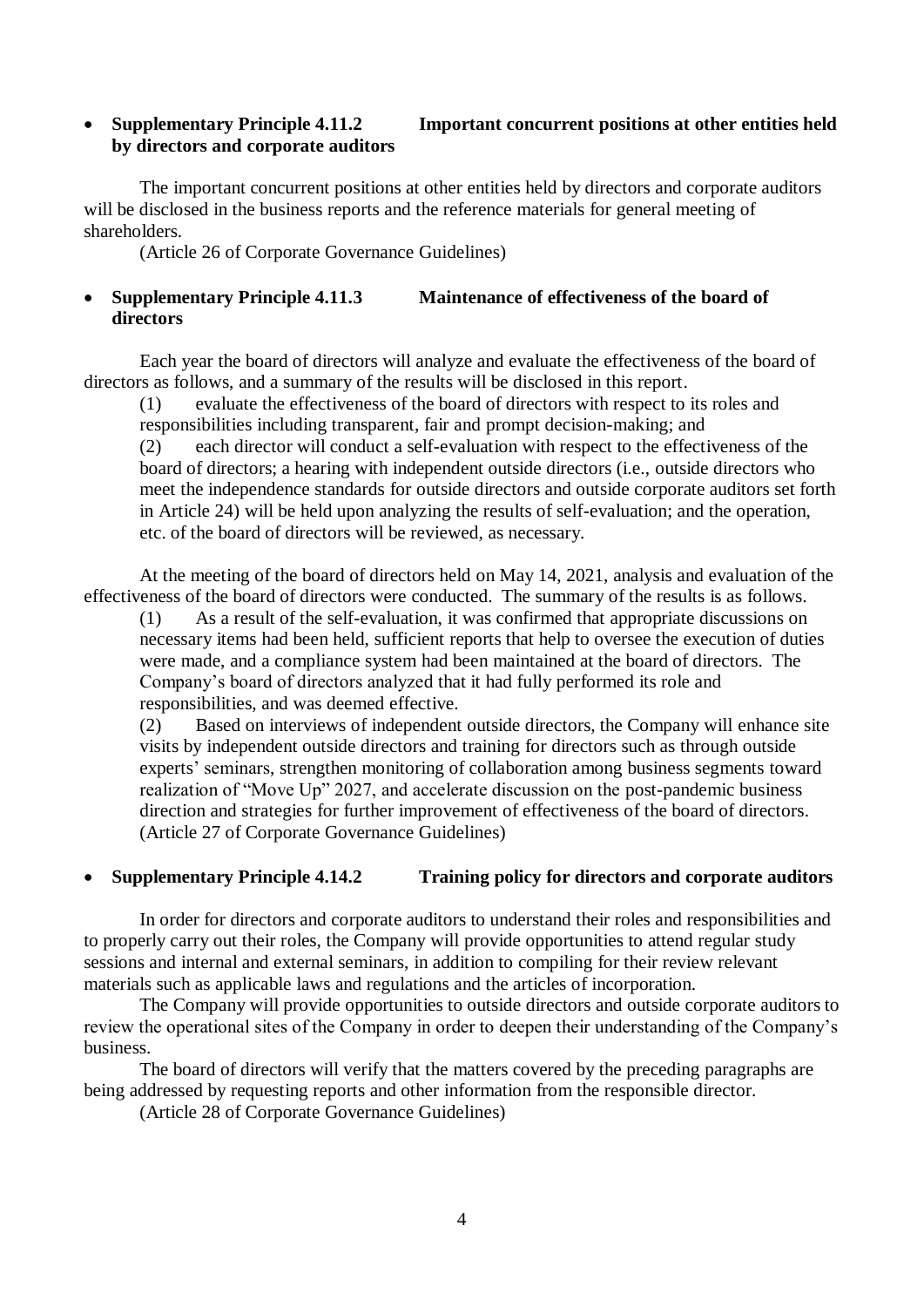#### **Principle 5.1 Policy for constructive dialogue with shareholders**

The Company will respond in good faith to requests for dialogue from shareholders.

The Company will decide who will engage the shareholder in a dialogue based on its request and interest, with the basic policy that a director, an executive officer or a corporate auditor will attend the meeting.

The Management Planning Department, Corporate Planning Headquarters and the Corporate & Legal Strategies Department will be the departments responsible for dialogue with shareholders, which will be overseen by the Director General of the Corporate Planning Headquarters.

The departments responsible for dialogue with shareholders will exchange opinions as appropriate among themselves and share the details of the dialogue with other relevant departments such as the Finance Department.

The Company will hold financial results presentations, disclose the details thereof on the Company's website and undertake initiatives in overseas investor relations. Opinions learned through dialogue with shareholders will be reported at the executive committee (i.e., a committee composed of executive directors and other members).

The Company will set forth provisions regarding insider trading by resolution of the board of directors. Further, the Company will appropriately manage insider information by implementing a disclosure policy that, among other things, provides a period prior to the public announcement of financial results during which insiders are not allowed to interact with shareholders.

(Article 9 of Corporate Governance Guidelines)

#### **2. Capital structure**

| Foreign shareholding ratio | From 20% to less than $30\%$ |
|----------------------------|------------------------------|
|                            |                              |

| Name                                         | Number of shares owned | Percentage $(\%)$ |
|----------------------------------------------|------------------------|-------------------|
|                                              | (shares)               |                   |
| The Master Trust Bank of Japan, Ltd. (as     | 46,335,700             | 12.27             |
| Trustee)                                     |                        |                   |
| Custody Bank of Japan, Ltd. (as Trustee)     | 14,223,300             | 3.77              |
| Mizuho Bank, Ltd.                            | 13,000,000             | 3.44              |
| The JR East Employees Shareholding           | 12,251,100             | 3.24              |
| Association                                  |                        |                   |
| MUFG Bank, Ltd.                              | 8,138,000              | 2.16              |
| Nippon Life Insurance Company                | 8,015,500              | 2.12              |
| The Dai-ichi Life Insurance Company, Limited | 8,000,000              | 2.12              |
| <b>Sumitomo Mitsui Banking Corporation</b>   | 6,845,000              | 1.81              |
| STATE STREET BANK WEST CLIENT -              | 6,057,600              | 1.60              |
| <b>TREATY 505234</b>                         |                        |                   |
| <b>GIC PRIVATE LIMITED - C</b>               | 5,099,800              | 1.35              |

#### **Status of major shareholders**

| Controlling shareholder (except for parent | N/A  |
|--------------------------------------------|------|
| company)                                   |      |
| Parent company                             | None |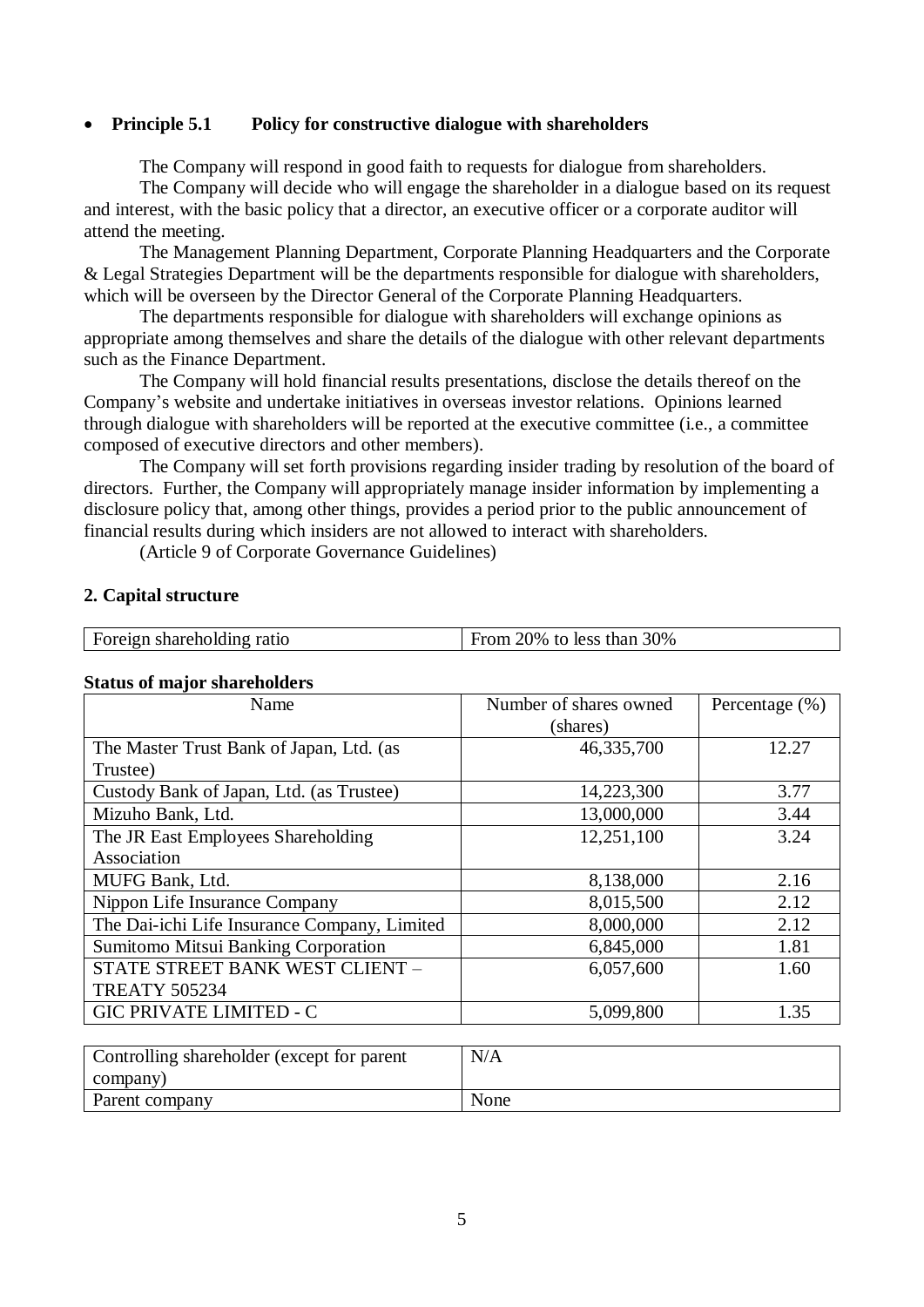## Supplementary explanation

- The shareholders listed under "Status of major shareholders" are based on the Company's shareholders register as of September 30, 2021.
- The report of change in substantial holding filed by BlackRock Japan Co., Ltd. and its joint shareholders dated December 21, 2020 states that they held the below shares as of December 15, 2020. However, since the Company cannot confirm the number of shares actually held by such entities as of September 30, 2021, they are not included in "Status of major shareholders" above. Details of the said report of change in substantial holding is as follows:

| Name                                              | Number of shares owned (percentage) |
|---------------------------------------------------|-------------------------------------|
| BlackRock Japan Co., Ltd.                         | 4,282,700 shares (1.13%)            |
| BlackRock Financial Management, Inc.              | 381,000 shares (0.10%)              |
| <b>BlackRock Fund Managers Limited</b>            | 839,500 shares (0.22%)              |
| <b>BlackRock Asset Management Ireland Limited</b> | 1,616,400 shares (0.43%)            |
| <b>BlackRock Fund Advisors</b>                    | 5,511,600 shares (1.46%)            |
| BlackRock Institutional Trust Company, N.A.       | 4,951,800 shares (1.31%)            |
| <b>BlackRock Investment Management (UK)</b>       | 1,384,100 shares (0.37%)            |
| Limited                                           |                                     |

 The report of change in substantial holding filed by Mitsubishi UFJ Financial Group, Inc. dated March 29, 2021 states that the entities named below held the below shares as of March 22, 2021. However, since the Company cannot confirm the number of shares actually held by such entities as of September 30, 2021, they are not included in "Status of major shareholders" above. Details of the said report of change in substantial holding is as follows:

| Name                                         | Number of shares owned (percentage) |  |  |  |  |  |
|----------------------------------------------|-------------------------------------|--|--|--|--|--|
| MUFG Bank, Ltd.                              | 8,138,000 shares (2.15%)            |  |  |  |  |  |
| Mitsubishi UFJ Trust and Banking Corporation | 20,443,100 shares (5.41%)           |  |  |  |  |  |
| Mitsubishi UFJ Kokusai Asset Management Co., | 2,785,500 shares (0.74%)            |  |  |  |  |  |
| Ltd.                                         |                                     |  |  |  |  |  |
| First Sentier Investors (Australia) IM Ltd   | 1,243,600 shares $(0.33\%)$         |  |  |  |  |  |

 The report of change in substantial holding filed by Mizuho Bank, Ltd. and its joint shareholder dated July 7, 2021 states that they held the below shares as of June 30, 2021. However, since the Company cannot confirm the number of shares actually held by such entities as of September 30, 2021, they are not included in "Status of major shareholders" above. Details of the said report of change in substantial holding is as follows:

| Name                           | Number of shares owned (percentage) |
|--------------------------------|-------------------------------------|
| Mizuho Bank, Ltd.              | 13,000,000 shares (3.44%)           |
| Asset Management One Co., Ltd. | 10,352,400 shares (2.74%)           |

• The report of change in substantial holding filed by Sumitomo Mitsui Trust Bank, Limited dated July 21, 2021 states that the entities named below held the below shares as of July 15, 2021. However, since the Company cannot confirm the number of shares actually held by such entities as of September 30, 2021, they are not included in "Status of major shareholders" above. Details of the said report of change in substantial holding is as follows: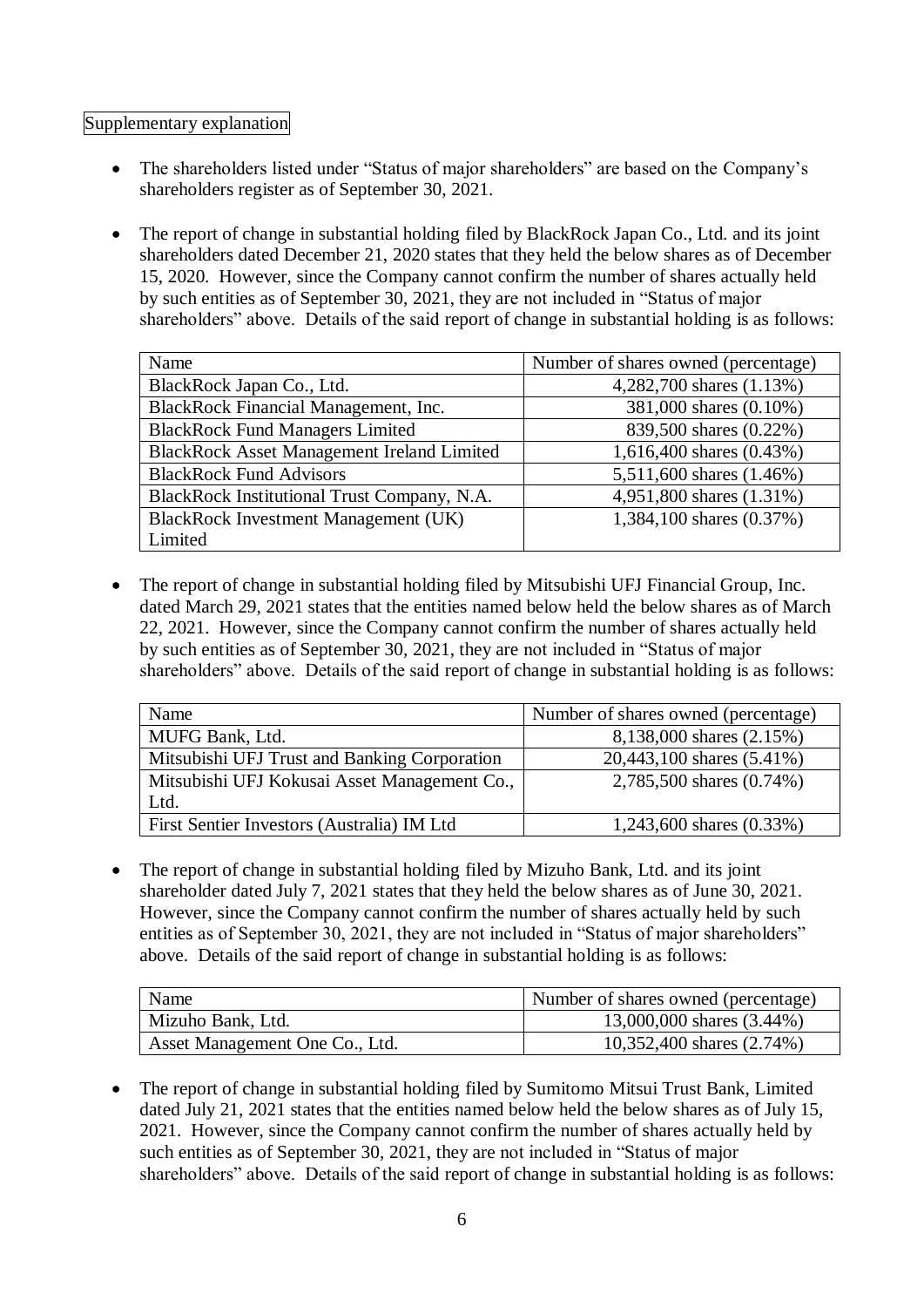| Name                                        | Number of shares owned (percentage) |
|---------------------------------------------|-------------------------------------|
| Sumitomo Mitsui Trust Asset Management Co., | 12,869,400 shares (3.41%)           |
| Ltd.                                        |                                     |
| Nikko Asset Management Co., Ltd.            | 6,089,100 shares $(1.61\%)$         |

#### **3. Corporate facts**

| Listed stock exchange and market section      | Tokyo Stock Exchange, First Section |
|-----------------------------------------------|-------------------------------------|
| Fiscal year-end                               | March                               |
| Type of business                              | Land transportation                 |
| Number of employees (consolidated) as of the  | More than 1,000                     |
| end of the previous fiscal year               |                                     |
| Operating revenues (consolidated) for the     | More than ¥1 trillion               |
| previous fiscal year                          |                                     |
| Number of consolidated subsidiaries as of the | From 50 to less than 100            |
| end of the previous fiscal year               |                                     |

## **4. Policy on measures to protect minority shareholders in transactions with controlling shareholder**

 $N/A$ 

## **5. Other special circumstances which may have material impact on corporate governance**

There are no special circumstances, such as the presence of a parent or a listed subsidiary, that may have a material impact on corporate governance.

## **II. Business Management Organization and Other Corporate Governance Systems regarding Decision-making, Execution of Business, and Oversight in Management**

#### **1. Organizational composition and operation**

| <b>Organizational form</b> | Company with <i>kansayaku</i> board (board of |
|----------------------------|-----------------------------------------------|
|                            | corporate auditors)                           |

## **Directors**

| Maximum number of directors stipulated in | 20                                      |
|-------------------------------------------|-----------------------------------------|
| Articles of Incorporation                 |                                         |
| Term of office stipulated in Articles of  | 1 year                                  |
| Incorporation                             |                                         |
| Chairperson of the board of directors     | Company Chairman (except when he or she |
|                                           | serves also as the President)           |
| Number of directors                       | 11                                      |
| Appointment of outside directors          | Appointed                               |
| Number of outside directors               | 3                                       |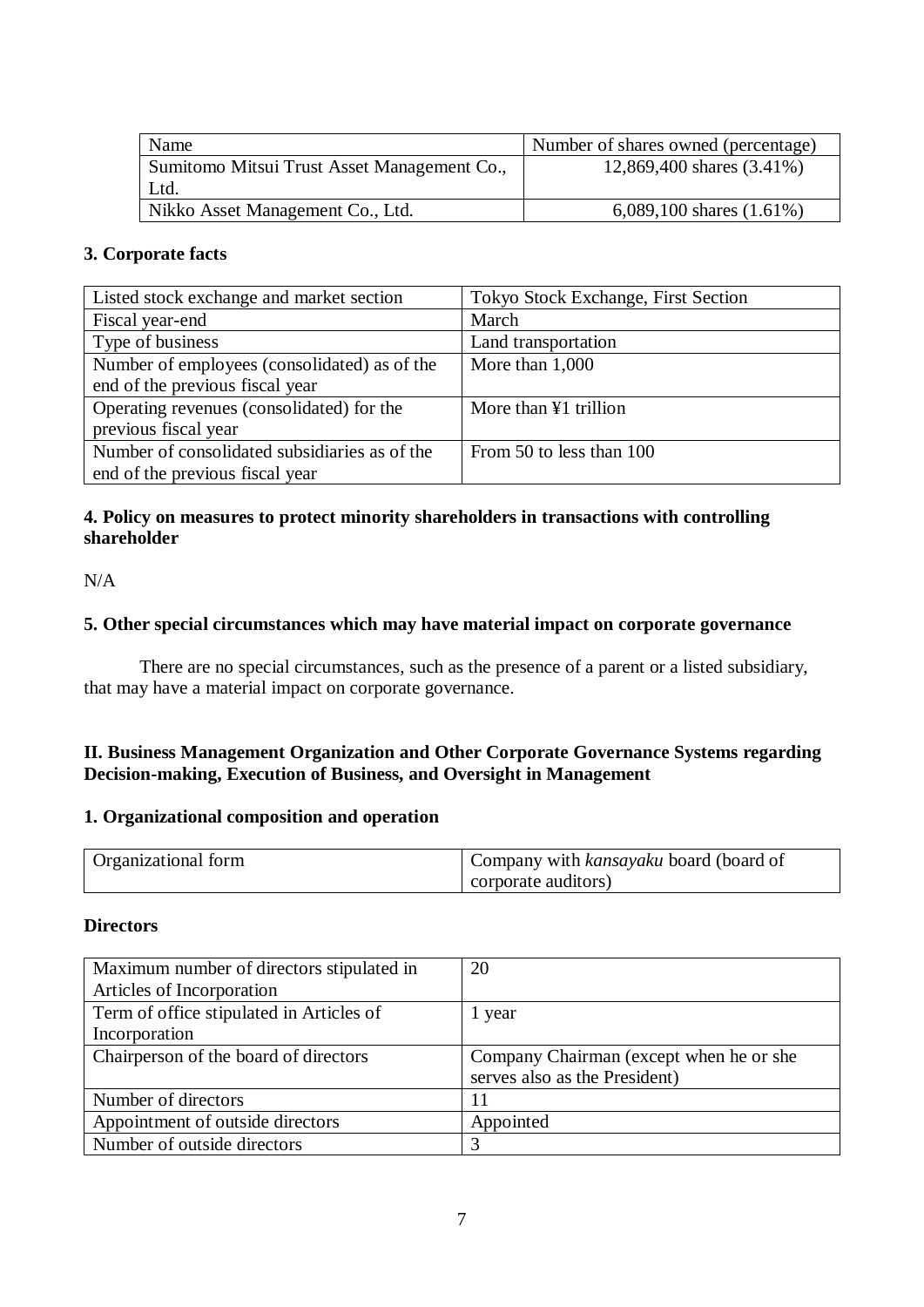| Number of independent directors designated |  |
|--------------------------------------------|--|
| from among outside directors               |  |

## Outside directors' relationship with the Company (1)

| Name            | Background           | Relationship with the Company |  |             |  |   |  |          |  |  |  |
|-----------------|----------------------|-------------------------------|--|-------------|--|---|--|----------|--|--|--|
|                 |                      | a                             |  | $\mathbf c$ |  | e |  | $\sigma$ |  |  |  |
| Motoshige Itoh  | Academic             |                               |  |             |  |   |  |          |  |  |  |
| Reiko Amano     | From another company |                               |  |             |  |   |  |          |  |  |  |
| Hiroko Kawamoto | From another company |                               |  |             |  |   |  |          |  |  |  |

\* The symbols mean the following with respect to each "Relationship with the Company" category:

\* "○" means the director presently has or recently had the relationship described in the category;

" $\Delta$ " means the director had in the past the relationship described in the category

\* "●" means a close relative of the director presently has or recently had the relationship described in the category;

 "▲" means a close relative of the director had in the past the relationship described in the category

a. Executive of the Company or its subsidiaries

b. Non-executive director or executive of a parent of the Company

c. Executive of another entity whose ultimate parent is the same as that of the Company

d. A party whose major client or supplier is the Company or an executive thereof

e. Major client or supplier of the Company or an executive thereof

f. Consultant, accountant or legal professional who receives a large amount of monetary consideration or other property from the Company other than remuneration as a director g. Major shareholder of the Company (or an executive of the said major shareholder if the

shareholder is a corporation)

h. Executive of a client or supplier of the Company (which does not correspond to any of d, e, or f) (applicable only to the director)

i. Executive of another company where the Company and such company appoint each other's outside directors or corporate auditors (applicable only to the director)

j. Executive of a company or organization that receives donations from the Company (applicable only to the director)

k. Others

#### Outside directors' relationship with the Company (2)

Name: Motoshige Itoh

Designation as independent director: Yes

Supplementary explanation of the relationship:

Mr. Motoshige Itoh has worked at the University of Tokyo (National University Corporation, the University of Tokyo) to which the Company makes donation and with which the Company has a transactional relationship, but for the last three (3) fiscal years the amount of donation and other payments to such corporation has been no more than 2% of the annual total income of such corporation and the payment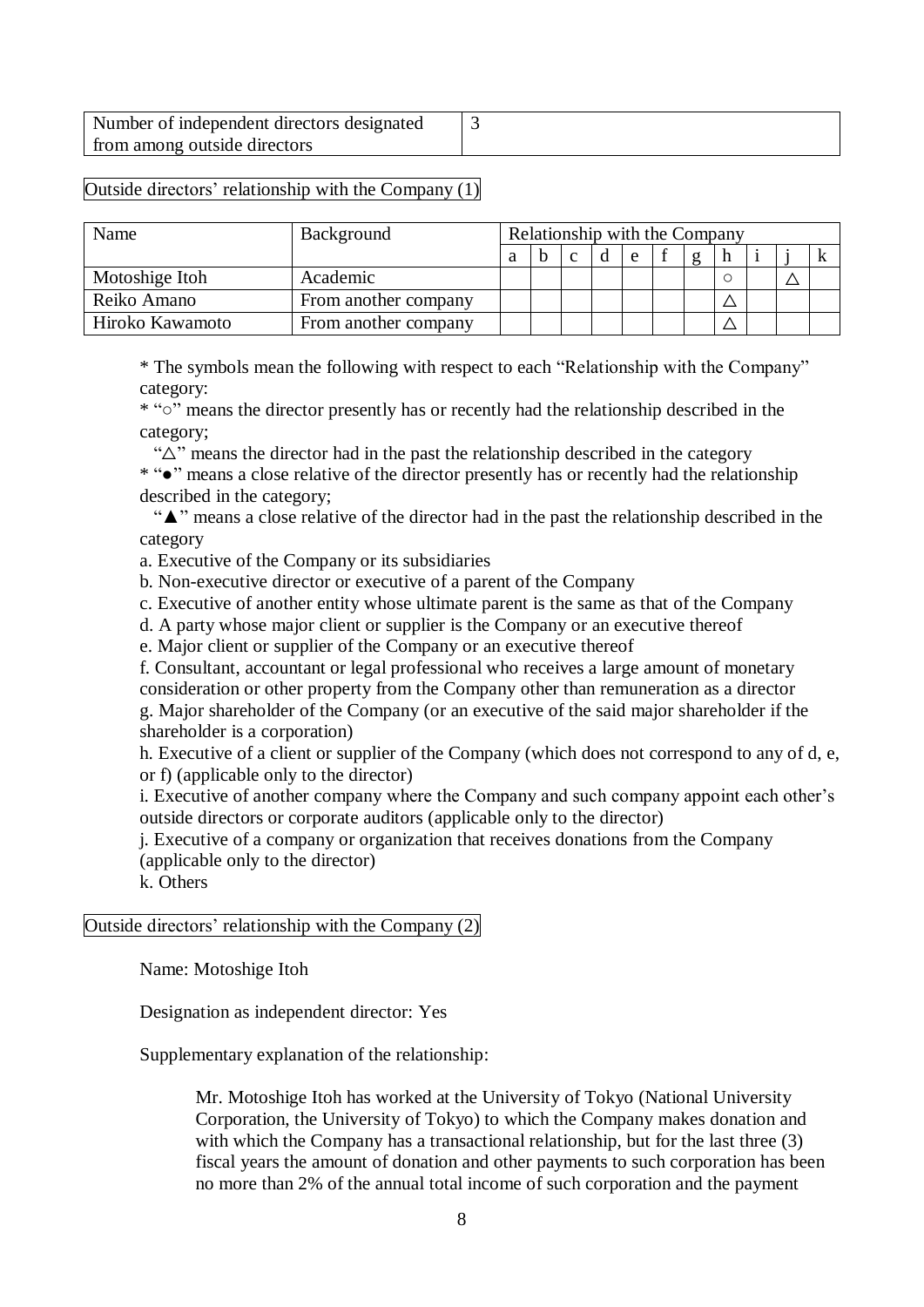from such corporation to the Company has been no more than 2% of the annual consolidated net sales of the Company. Also, he works at Gakushuin University (The Gakushuin School Corporation) with which the Company has a transactional relationship, but for the last three (3) fiscal years the payment from such corporation to the Company has been no more than 2% of the annual consolidated net sales of the Company. The Company believes that the above donation and transactions have no effect on the judgment of shareholders and investors based on their volume and nature.

Reasons for appointment:

Mr. Motoshige Itoh has experience as professor at the University of Tokyo and Gakushuin University, and Dean of the Graduate School of Economics and Faculty of Economics of the University of Tokyo. He is suitable as an outside Director based on his sound judgment and insight necessary for company management and his ability to supervise and advise on the Company's management. As he meets the "Independence Standards for Outside Directors and Outside Corporate Auditors" of the Company and presents no conflict of interest risk with ordinary shareholders, the Company has designated him as independent director.

Name: Reiko Amano

Designation as independent director: Yes

Supplementary explanation of the relationship:

Ms. Reiko Amano has worked at Kajima Corporation with which the Company has a transactional relationship, but for the last three (3) fiscal years the volume of business has been no more than 2% of the annual consolidated net sales of both companies. Also she worked as executive director at National Research Institute for Earth Science and Disaster Resilience with which the Company has a transactional relationship, but for the last three (3) fiscal years the payment from the Company to such corporation has been no more than 2% of the annual consolidated net sales of such corporation. She works at National Institute for Environmental Studies and Japan Atomic Energy Agency with which the Company has no relationship that needs to be disclosed for the last three (3) fiscal years. The Company believes that the above transactions have no effect on the judgment of shareholders and investors based on their volume and nature.

Reasons for appointment:

Ms. Reiko Amano held important offices at Kajima Corporation, National Research Institute for Earth Science and Disaster Resilience, National Institute for Environmental Studies and Japan Atomic Energy Agency. She is suitable as an outside Director based on her sound judgment and insight necessary for company management and her ability to supervise and advise on the Company's management. As she meets the "Independence Standards for Outside Directors and Outside Corporate Auditors" of the Company and presents no conflict of interest risk with ordinary shareholders, the Company has designated her as independent director.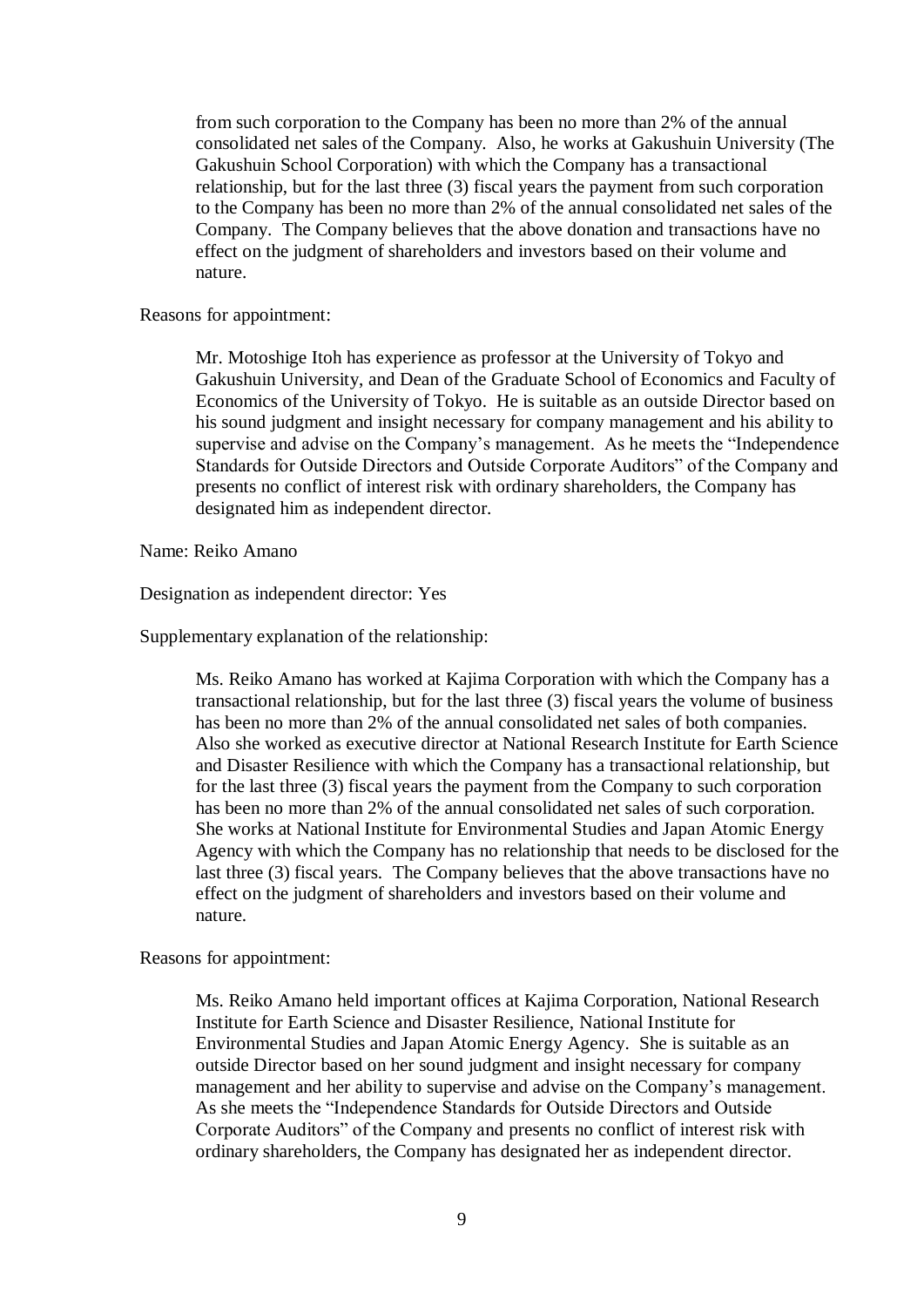Name: Hiroko Kawamoto

Designation as independent director: Yes

Supplementary explanation of the relationship:

Ms. Hiroko Kawamoto has worked at ALL NIPPON AIRWAYS CO., LTD. with which the Company has a transactional relationship, but for the last three (3) fiscal years the volume of business has been no more than 2% of the annual consolidated net sales of both companies. She works at ANA Strategic Research Institute Co., Ltd. with which the Company has no relationship that needs to be disclosed for the last three (3) fiscal years. The Company believes that the above transactions have no effect on the judgment of shareholders and investors based on their volume and nature.

Reasons for appointment:

Ms. Hiroko Kawamoto held important offices at ALL NIPPON AIRWAYS CO., LTD. and ANA Strategic Research Institute Co., Ltd. She is suitable as an outside Director based on her sound judgment and insight necessary for company management and her ability to supervise and advise on the Company's management. As she meets the "Independence Standards for Outside Directors and Outside Corporate Auditors" of the Company and presents no conflict of interest risk with ordinary shareholders, the Company has designated her as independent director.

Voluntary establishment of committee(s) equivalent to Nominating Committee or Remuneration Committee Established

|                       | Committee equivalent to       | Committee equivalent to          |  |  |
|-----------------------|-------------------------------|----------------------------------|--|--|
|                       | Nominating Committee          | <b>Remuneration Committee</b>    |  |  |
| Name of committee     | <b>Personnel Deliberation</b> | <b>Remuneration Deliberation</b> |  |  |
|                       | Committee                     | Committee                        |  |  |
| All committee members |                               |                                  |  |  |
| Full-time members     |                               |                                  |  |  |
| Internal directors    |                               |                                  |  |  |
| Outside directors     |                               |                                  |  |  |
| Outside experts       |                               |                                  |  |  |
| Others                |                               |                                  |  |  |
| Chairperson           | Outside director              | Outside director                 |  |  |

Committees established voluntarily, their composition, and background of chairperson

Supplementary explanation

To ensure the objectivity and transparency of the decision-making procedures, the board of directors will first consult with the personnel deliberation committee regarding any resolution with respect to a proposal for appointment or dismissal of directors, resolution with respect to the appointment or dismissal of the president and representative director or decision on a succession plan for the president and representative director or any other director, and the committee will provide a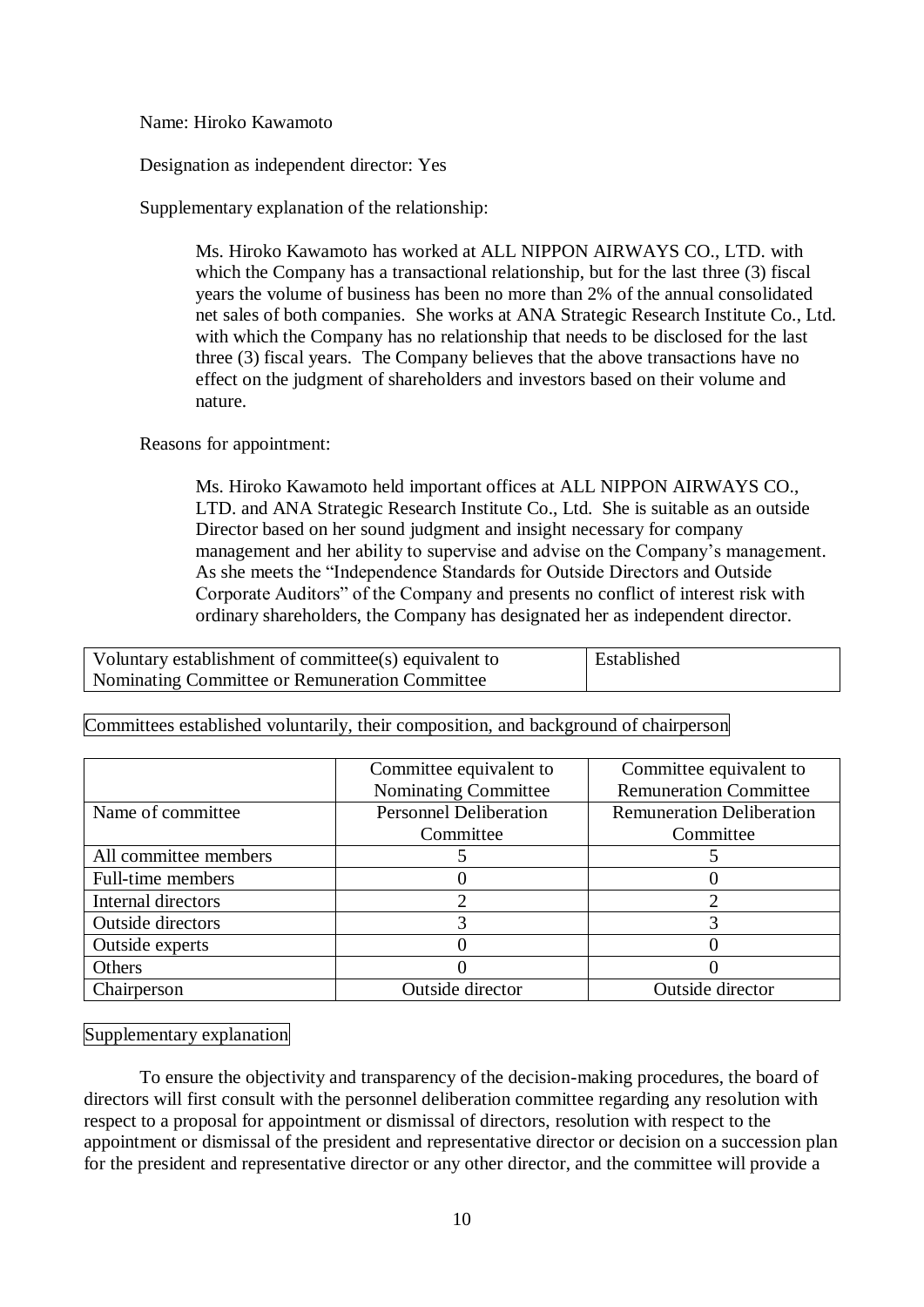recommendation on the consulted matter from a perspective independent from the board of directors. During the fiscal year ended March 31, 2021, meetings of the personnel deliberation committee were held twice, attended by all members.

To ensure the objectivity and fairness of the decision-making procedures, the board of director will first consult with the remuneration deliberation committee on decisions concerning remuneration, and the committee will provide a recommendation on the consulted matter from a perspective independent from the board of directors. During the fiscal year ended March 31, 2021, meetings of the remuneration deliberation committee were held four times, attended by all members.

Roles and authorities of each committee are described in the Corporate Governance Guidelines of the Company.

(Article 17 and Article 20 of Corporate Governance Guidelines)

## **Corporate Auditors**

| Establishment of kansayaku board (board of | Established |
|--------------------------------------------|-------------|
| corporate auditors)                        |             |
| Maximum number of corporate auditors       |             |
| stipulated in Articles of Incorporation    |             |
| Number of corporate auditors               |             |

Cooperation among corporate auditors, accounting auditor and departments handling internal audit

With respect to cooperation among the corporate auditors, accounting auditor and departments handling internal audit, regular informational meetings of the corporate auditors and directors in charge of a department handling internal audit are held approximately once a month. During the fiscal year ended March 31, 2021, the corporate auditors held 18 meetings with the accounting auditor to receive reports on the status of audit and exchange opinions, to enable efficient and effective audit activities of both parties through information sharing. Also, the corporate auditors, the department handling internal audit and the accounting auditor meet twice a year to exchange opinions.

| Appointment of outside corporate auditors | Appointed |
|-------------------------------------------|-----------|
| Number of outside corporate auditors      | 4         |
| Number of independent corporate auditors  | 4         |
| designated from among outside corporate   |           |
| auditors                                  |           |

Outside corporate auditors' relationship with the Company (1)

| Name              |                                   |   | Background   Relationship with the Company |              |   |   |   |   |  |   |   |
|-------------------|-----------------------------------|---|--------------------------------------------|--------------|---|---|---|---|--|---|---|
|                   |                                   | a | h                                          | $\mathbf{C}$ | d | e | g | h |  | k | m |
| Keiji Takiguchi   | Other                             |   |                                            |              |   |   |   |   |  |   |   |
| Takashi Kinoshita | Other                             |   |                                            |              |   |   |   |   |  |   |   |
| Seishi Kanetsuki  | Other                             |   |                                            |              |   |   |   |   |  |   |   |
| Kimitaka Mori     | Certified<br>public<br>accountant |   |                                            |              |   |   |   |   |  |   |   |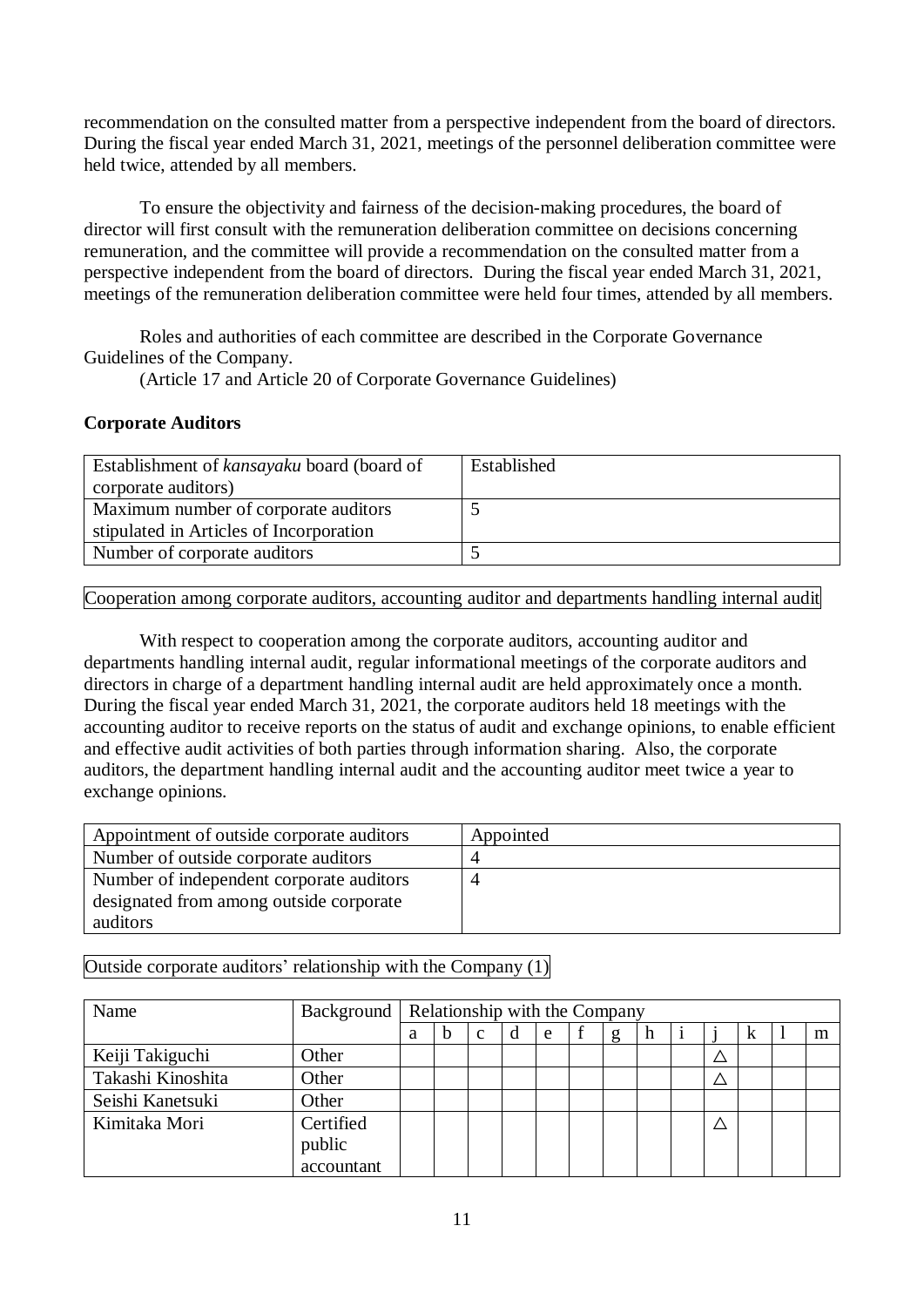\* The symbols mean the following with respect to each "Relationship with the Company" category:

\* "○" means the corporate auditor presently has or recently had the relationship described in the category;

"△" means the corporate auditor had in the past the relationship described in the category

\* "●" means a close relative of the corporate auditor presently has or recently had the relationship described in the category;

 "▲" means a close relative of the corporate auditor had in the past the relationship described in the category

a. Executive of the Company or its subsidiaries

b. Non-executive director or accounting adviser of the Company or its subsidiaries

c. Non-executive director or executive of a parent of the Company

d. Corporate auditor of a parent company of the Company

e. Executive of another entity whose ultimate parent is the same as that of the Company

f. A party whose major client or supplier is the Company or an executive thereof

g. Major client or supplier of the Company or an executive thereof

h. Consultant, accountant or legal professional who receives a large amount of monetary consideration or other property from the Company other than remuneration as a director i. Major shareholder of the Company (or an executive of the said major shareholder if the shareholder is a corporation)

j. Executive of a client or supplier of the Company (which does not correspond to any of d, e, or f) (applicable only to the corporate auditor)

k. Executive of another company, where the Company and such company appoint each other's outside directors or corporate auditors (applicable only to the corporate auditor) l. Executive of a company or organization that receives a donation from the Company (applicable only to the corporate auditor) m. Others

Outside corporate auditors' relationship with the Company (2)

Name: Keiji Takiguchi

Designation as independent corporate auditor: Yes

Supplementary explanation of the relationship:

Mr. Keiji Takiguchi worked at the Ministry of Land, Infrastructure, Transport and Tourism with which the Company has a transactional relationship, but for the last three (3) fiscal years the amount of payment by the Company to the Ministry has been less than 2% of the annual gross revenue of the Ministry and the amount of payment by the Ministry to the Company has been less than 2% of the annual consolidated net sales of the Company. The Company believes that the above transactions have no effect on the judgment of shareholders and investors based on their volume and nature.

Reasons for appointment:

Mr. Keiji Takiguchi held important offices at the Ministry of Land, Infrastructure, Transport and Tourism and served as an ambassador extraordinary and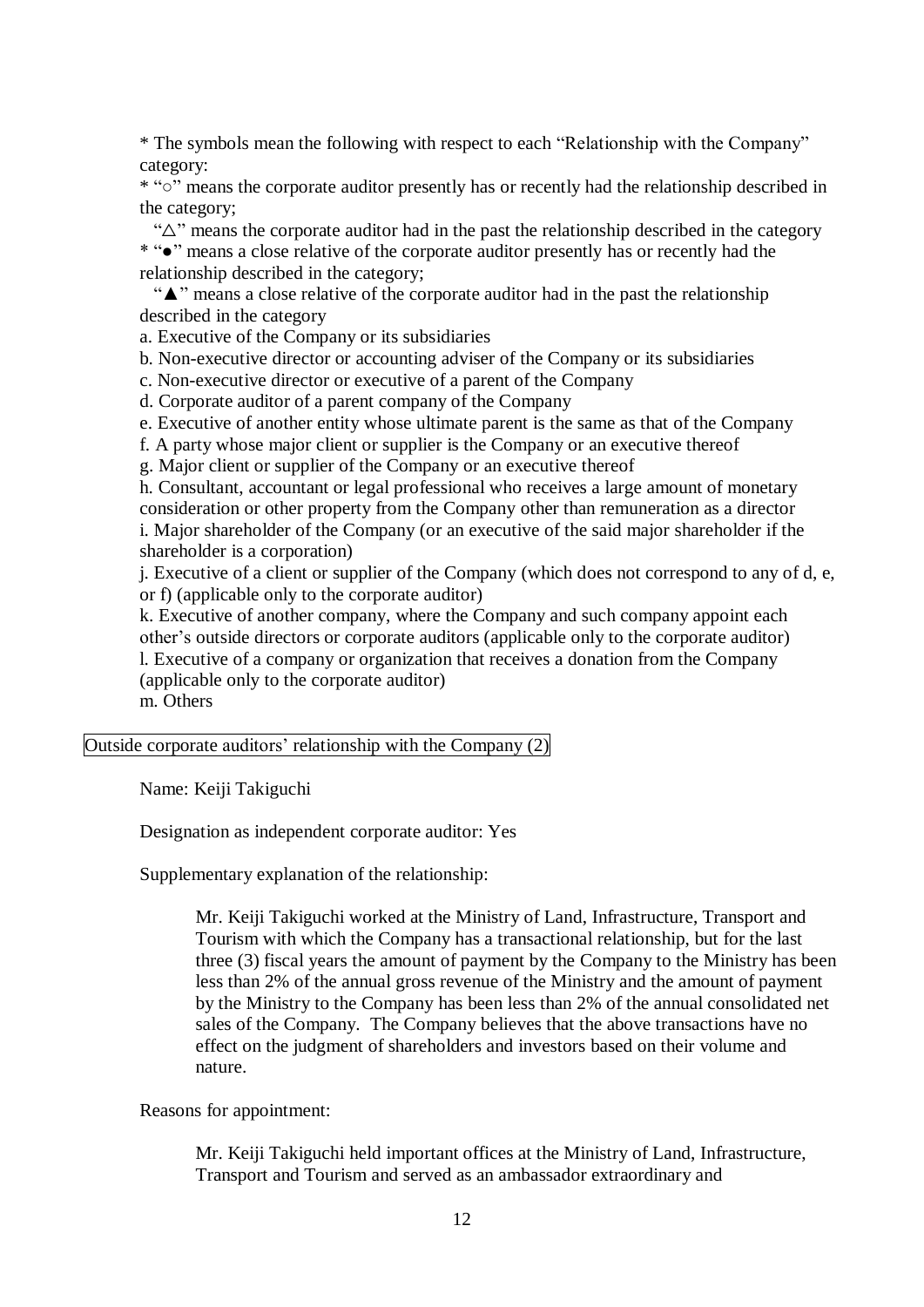plenipotentiary. He is suitable to audit the execution of duties by Directors of the Company based on his sound judgment and insight necessary for audit of business operation. As he meets the "Independence Standards for Outside Directors and Outside Corporate Auditors" of the Company and has no risk of a conflict of interest between ordinary shareholders, the Company has designated him as independent corporate auditor.

Name: Takashi Kinoshita

Designation as independent corporate auditor: Yes

Supplementary explanation of the relationship:

Mr. Takashi Kinoshita worked at the National Police Agency, and the Company has a transactional relationship with police-related agencies, but for the last three (3) fiscal years the amount of payment by such agencies to the Company has been less than 2% of the annual consolidated net sales of the Company. The Company believes that the above transactions have no effect on the judgment of shareholders and investors based on their volume and nature.

Reasons for appointment:

Mr. Takashi Kinoshita held important offices at the National Police Agency. He is suitable to audit the execution of duties by Directors of the Company based on his sound judgment and insight necessary for audit of business operation. As he meets the "Independence Standards for Outside Directors and Outside Corporate Auditors" of the Company and has no risk of a conflict of interest between ordinary shareholders, the Company has designated him as independent corporate auditor.

Name: Seishi Kanetsuki

Designation as independent corporate auditor: Yes

Supplementary explanation of the relationship:

Mr. Seishi Kanetsuki has worked at courts and other organizations with which the Company has no relationship that needs to be disclosed for the last three (3) fiscal years.

Reasons for appointment:

Mr. Seishi Kanetsuki has broad experience and is an accomplished member of the legal community. He is suitable as Corporate Auditor based on his sound judgment and insight necessary for audit of business operation. As he meets the "Independence Standards for Outside Directors and Outside Corporate Auditors" of the Company and has no risk of a conflict of interest between ordinary shareholders, the Company has designated him as independent corporate auditor.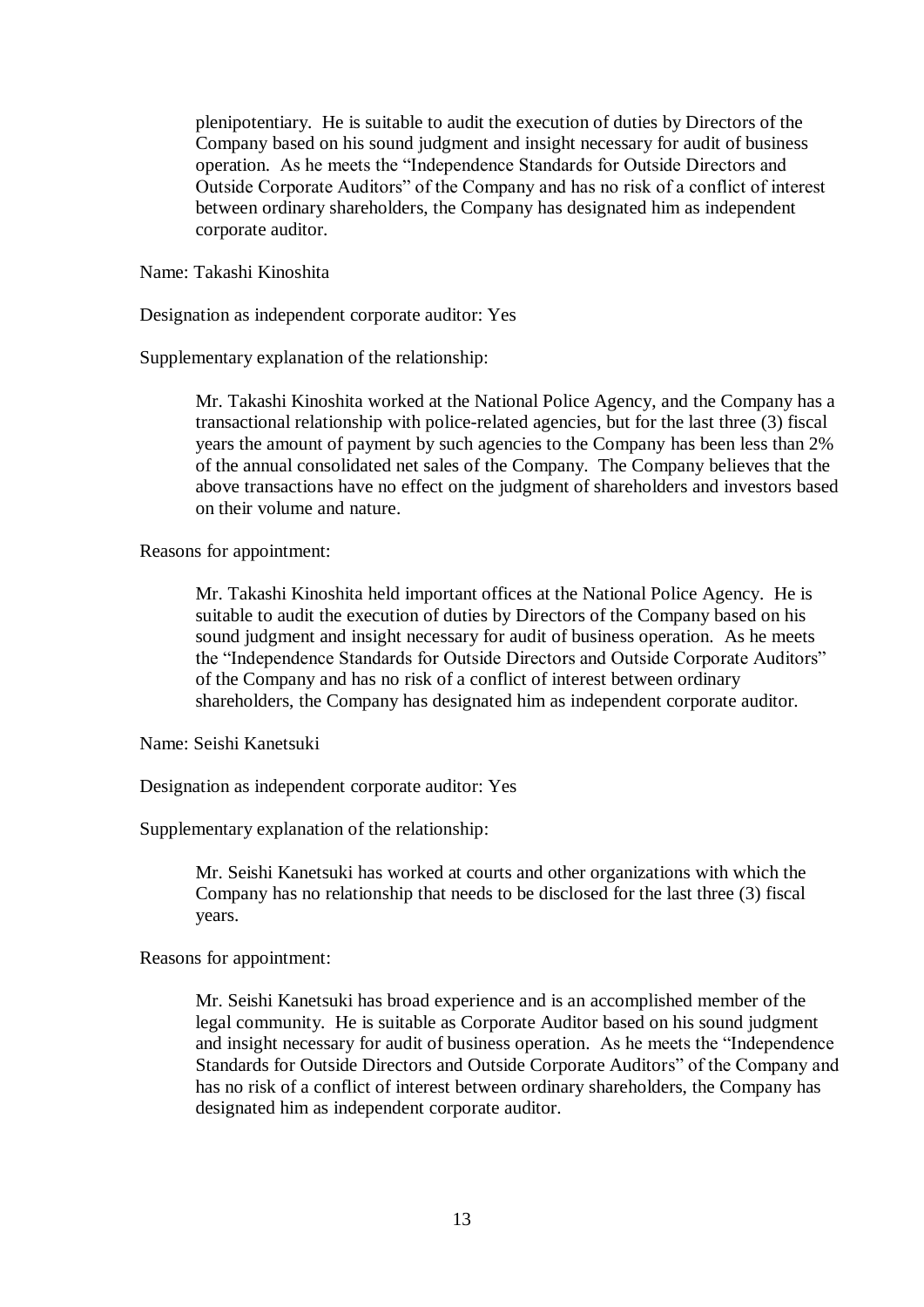Name: Kimitaka Mori

Designation as independent corporate auditor: Yes

Supplementary explanation of the relationship:

Mr. Kimitaka Mori has worked at KPMG AZSA LLC, the Accounting Auditor of the Company, but for the last three (3) fiscal years the amount of remuneration paid by the Company to KPMG AZSA LLC for audit certificate services and non-audit services has been no more than 2% of the annual consolidated net sales of KPMG AZSA LLC. In light of the volume and nature of above transactions, the Company believes that they have no effect on the judgments of shareholders and investors. The total amount of remuneration paid by the Company to KPMG AZSA LLC for audit services and non-audit services for the fiscal year ended March 31, 2021 was ¥265 million.

Reasons for appointment:

Mr. Kimitaka Mori has been engaged in company audit as a certified public accountant over the years, and has professional insight regarding corporate finance and accounting. He is suitable to audit the execution of duties by Directors of the Company based on his sound judgment and insight necessary for audit of business operation. As he meets the "Independence Standards for Outside Directors and Outside Corporate Auditors" of the Company and has no risk of a conflict of interest between ordinary shareholders, the Company has designated him as independent corporate auditor.

#### **Independent directors and corporate auditors**

| Number of independent directors and corporate |  |
|-----------------------------------------------|--|
| auditors                                      |  |

Other matters relating to independent directors and corporate auditors

The Company designates all outside directors who meet the independence standards as independent directors and corporate auditors. Such standards are as described below.

Independence Standards for Outside Directors and Outside Corporate Auditors

1. Outside directors and outside corporate auditors of the Company shall be deemed to be independent if they do not fall under any of the following categories:

(1) a major business partner (a vendor) of the Company or a consolidated subsidiary thereof (Note 1), or an executive of a corporation that is such partner (Note 2);

(2) a major business partner (a customer) of the Company or a consolidated subsidiary thereof (Note 3), or an executive of a corporation that is such partner;

(3) a consultant, certified public accountant or other accounting expert, or attorney or other legal expert who has received money or other property benefits other than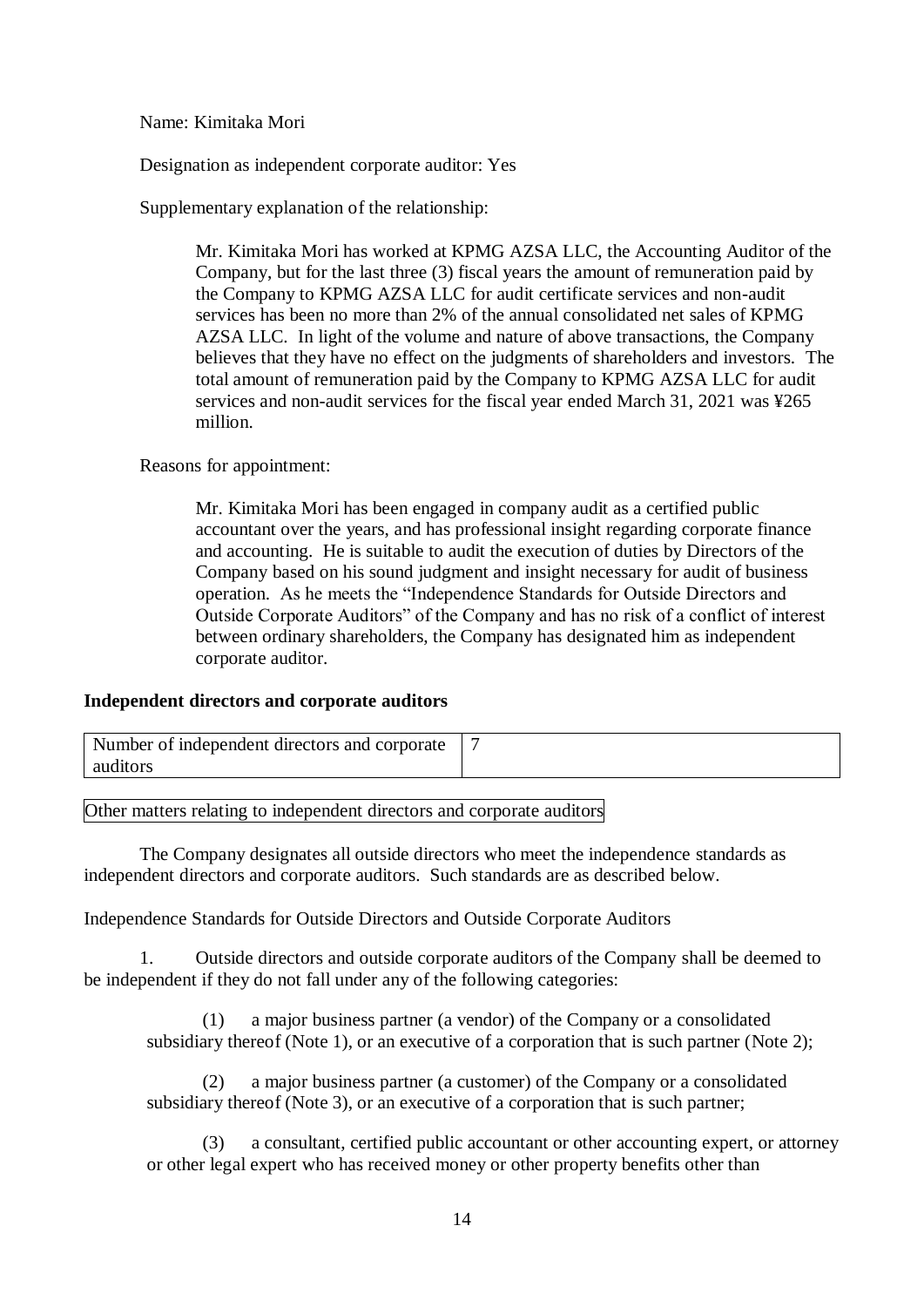compensation for directors in excess of JPY10 million per annum from the Company or a consolidated subsidiary thereof during any of the immediately preceding three (3) year fiscal years of the Company or a consolidated subsidiary thereof; or a consultant, certified public accountant or other accounting expert, or attorney or other legal expert who belongs to a corporation or other entity whose property benefits received from the Company or a consolidated subsidiary thereof has exceeded 2% of its annual income for any of the immediately preceding three (3) fiscal years of such corporation or other entity;

(4) a major shareholder of the Company (Note 4), or an executive of a corporation that is such shareholder;

(5) a certified public accountant or a member, partner, or employee of an auditing firm which was an outside accounting auditor of the Company for the most recent three (3) fiscal years, and was actually in charge of audit work of the Company (except administrative or ancillary staff);

(6) a major lender to the Company or a consolidated subsidiary thereof (Note 5), or an executive of a corporation that is such lender;

(7) a recipient of donations in excess of JPY10 million per annum from the Company or a consolidated subsidiary thereof during any of the immediately preceding three (3) fiscal years of the Company or a consolidated subsidiary thereof; or an executive of a corporation whose donations received from the Company or a consolidated subsidiary thereof has exceeded 2% of its annual sales or annual total income for any of the immediately preceding three (3) fiscal years of such corporation;

(8) the spouse or relative by blood or marriage within the second degree of the executive (including directors who are not executives if an outside corporate auditor is designated as an independent corporate auditor) of the Company or a subsidiary thereof (to the extent such person is deemed to be an important party (Note 6));

(9) the spouse or relative by blood or marriage within the second degree of a party falling under items (1) to (7) (to the extent such person is deemed to be an important party); or

(10) in addition to the preceding items, a person who is unable to perform duties as an outside director or an outside corporate auditor with independence due to a conflict of interest with the Company or other special circumstance.

2. If an outside director or an outside corporate auditor who is deemed to be independent based on the foregoing standards subsequently falls within any of the items of 1 above, such director or corporate auditor shall immediately notify the Company.

Notes:

(1) A major business partner (a vendor) of the Company or a consolidated subsidiary thereof means a recipient of payment from the Company or a consolidated subsidiary thereof in excess of 2% of the annual consolidated sales during any of the immediately preceding three (3) fiscal years of such party.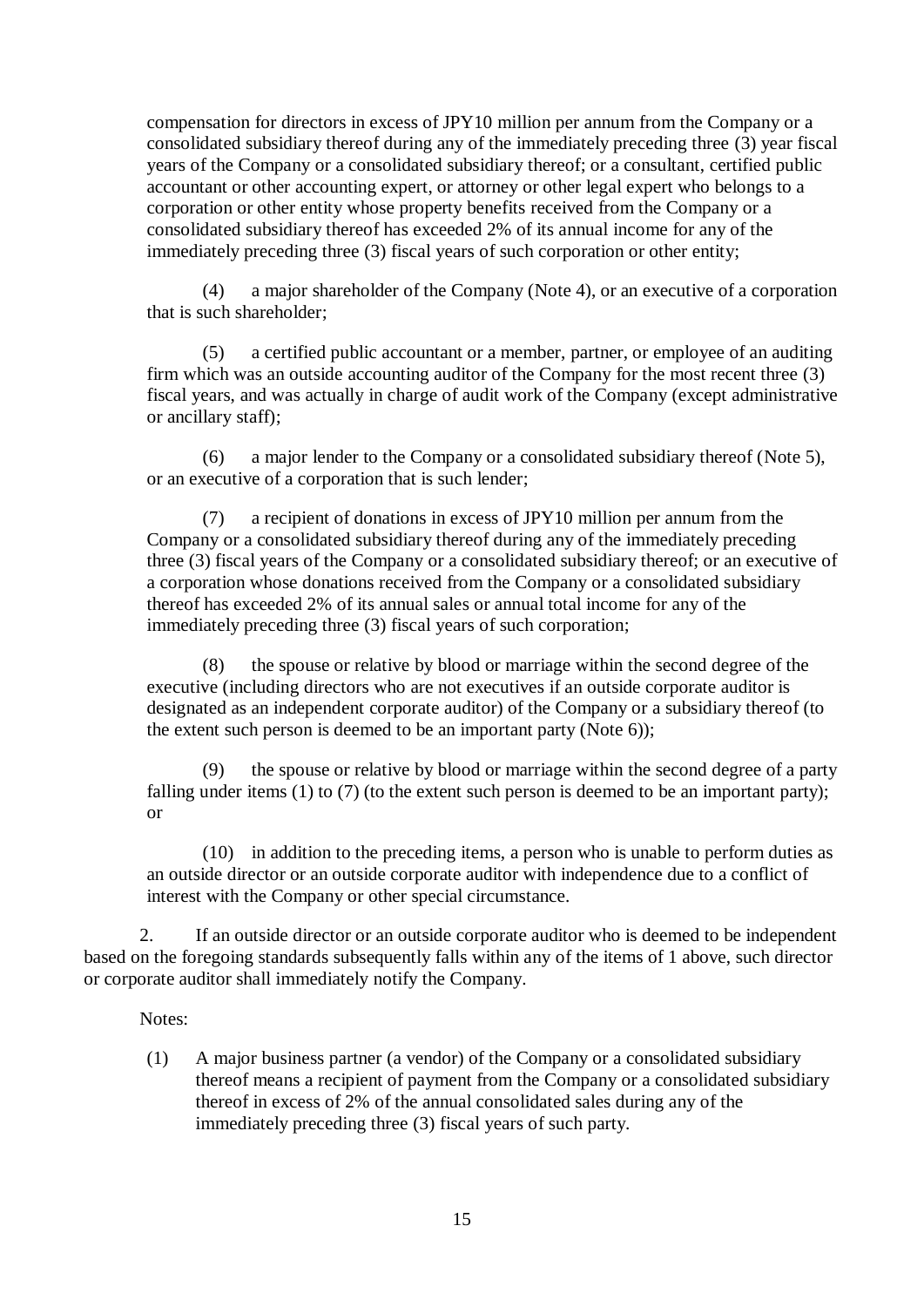- (2) An executive means an executive director or other director executing the business of the corporation, executive officer, or employee of the corporation (the same applies in the following items).
- (3) A major business partner (a customer) of the Company or a consolidated subsidiary thereof means a payer to the Company or a consolidated subsidiary thereof in excess of 2% of the annual consolidated sales during any of the immediately preceding three (3) fiscal years of the Company or a consolidated subsidiary thereof.
- (4) A major shareholder of the Company means a shareholder who has held, either directly or indirectly, 10% or more of the total number of voting rights during any of the immediately preceding three (3) fiscal years of the Company.
- (5) A major lender to the Company or a consolidated subsidiary thereof means a financial institution that has provided a loan to the Company or a consolidated subsidiary thereof in excess of 2% of the consolidated total assets during any of the immediately preceding three (3) fiscal years of the Company or a consolidated subsidiary thereof.
- (6) An important party means a person in a position at least equivalent to that of an important employee.

#### **Incentives**

| Implementation of measures to provide incentives to | Performance-linked remuneration |
|-----------------------------------------------------|---------------------------------|
| directors                                           |                                 |

#### Supplementary explanation

For the policy on determination of the ratio of performance-linked remuneration and other remuneration, indicators for performance-linked remuneration, reasons for their adoption and results, please refer to II. 1. of this Report (Organizational composition and operation - Director remuneration).

| Recipients of stock options |  |
|-----------------------------|--|
|                             |  |
| $\sim$                      |  |

Supplementary explanation  $N/A$ 

#### **Director remuneration**

| Disclosure of each director's remuneration | disclosure |
|--------------------------------------------|------------|
|--------------------------------------------|------------|

Supplementary explanation

1. Total amount of remuneration of directors and corporate auditors

Total amount of remuneration of directors and corporate auditors of the Company for the fiscal year ended March 31, 2021 was as follows: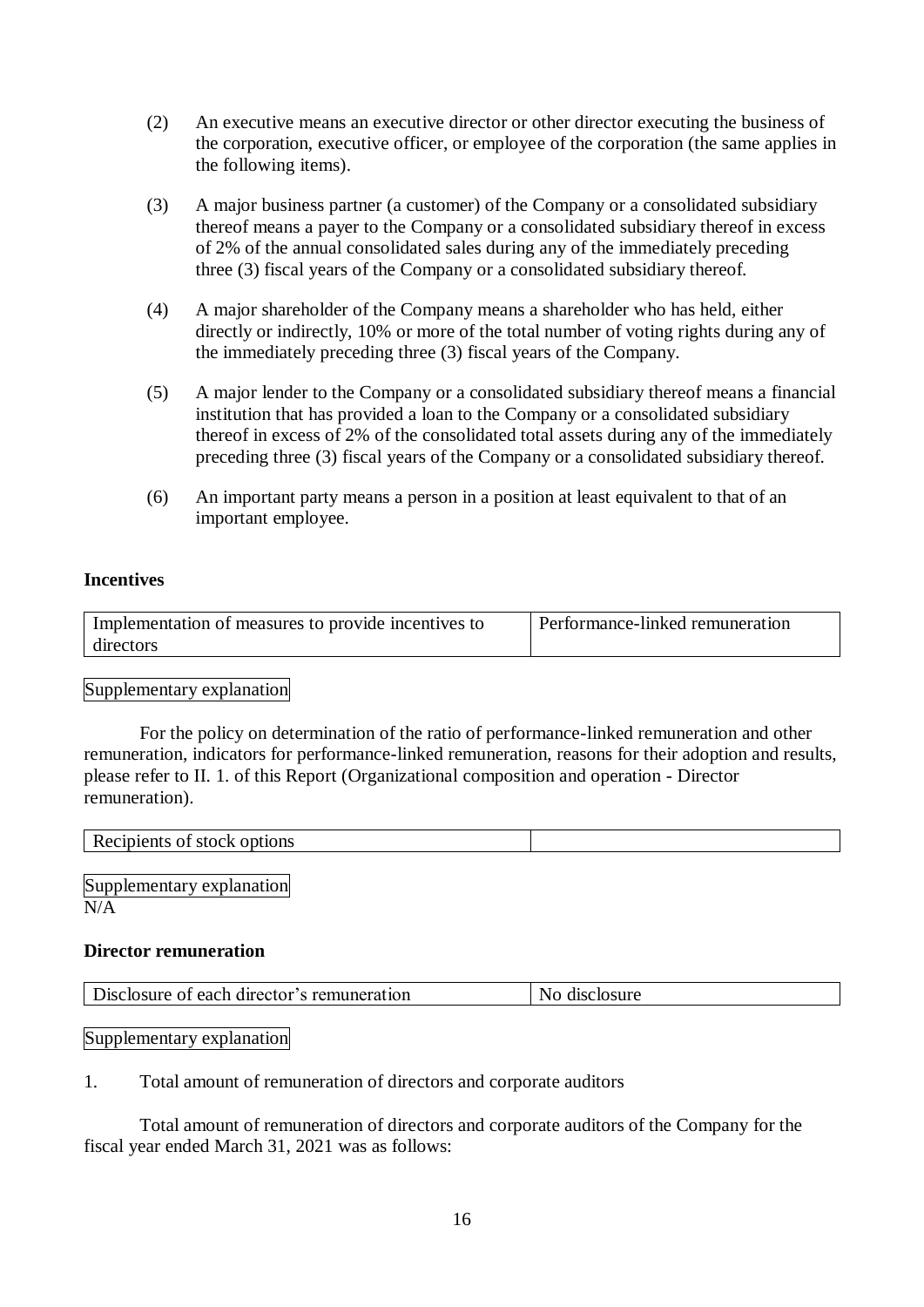| Directors (excluding outside directors): 11      | Total amount: ¥364 millions         |
|--------------------------------------------------|-------------------------------------|
|                                                  | (basic remuneration: ¥364 millions) |
| Corporate auditors (excluding outside corporate) | Total amount: ¥12 millions          |
| auditors): 1                                     | (basic remuneration: ¥12 millions)  |
| Outside directors and corporate auditors: 9      | Total amount: ¥142 millions         |
|                                                  | (basic remuneration: ¥142 millions) |
| Total directors and corporate auditors: 21       | Total amount: ¥518 millions         |
|                                                  | (basic remuneration: ¥518 millions) |

(Notes)

1. The maximum amount of remuneration to Directors was established to be ¥900 million per year (including ¥70 million to outside Directors) pursuant to a resolution adopted at the 29th Ordinary General Meeting of Shareholders held on June 23, 2016. As of the conclusion of this General Meeting of Shareholders, the number of Directors is 16 (including 3 outside directors).

2. The maximum amount of remuneration to Corporate Auditors was established to be ¥11 million per month pursuant to a resolution adopted at the 17th Ordinary General Meeting of Shareholders held on June 23, 2004. As of the conclusion of this General Meeting of Shareholders, the number of Corporate Auditors is 5 (including 4 outside corporate auditors).

3. The amount of basic remuneration includes the amount paid to four Directors retired at the conclusion of the 33rd Ordinary General Meeting of Shareholders held on June 23, 2020.

4. In light of the impact of COVID-19 on the business results, the Company's Directors (excluding outside directors) voluntarily returned 10% or 20% of their basic remuneration from May 2020 to March 2021. The amount of basic remuneration in the above table includes the amount voluntarily returned.

6. The Company's retirement benefit scheme for Directors and Corporate Auditors was abolished at the conclusion of the 17th Ordinary General Meeting of Shareholders held on June 23, 2004. It was approved at the meeting that vested retirement benefits would be paid out to each Director or Corporate Auditor who was reappointed or was in the middle of his or her term of office at such meeting, based on the Company's regulations. In accordance with such approval, retirement benefits in the amount of ¥15 million were paid to a Director who retired during this fiscal year in addition to the above remuneration.

2. Indicators for performance-based remuneration, reasons for their adoption, and results

In addition to evaluating the results of each director's performance during the fiscal year, the Company evaluates operating results of the current fiscal year including operating income and profit and shareholder returns, given that a strong business characteristic of its divisions are that they collaborate with one another. Also, given that our business characteristic is that we require a long period from the planning stage to the achievement of results, the Company evaluates the level of contribution toward achieving the Group Management Vision "Move Up" 2027 and other indicators in a comprehensive manner and reflects these results in the calculation of remuneration. In evaluating the performance, the President and CEO confirms the results and contribution of relevant directors by conducting interviews to set targets aimed at achieving the annual plan and the Group Management Vision "Move Up" 2027 and follow-up interviews to track progress.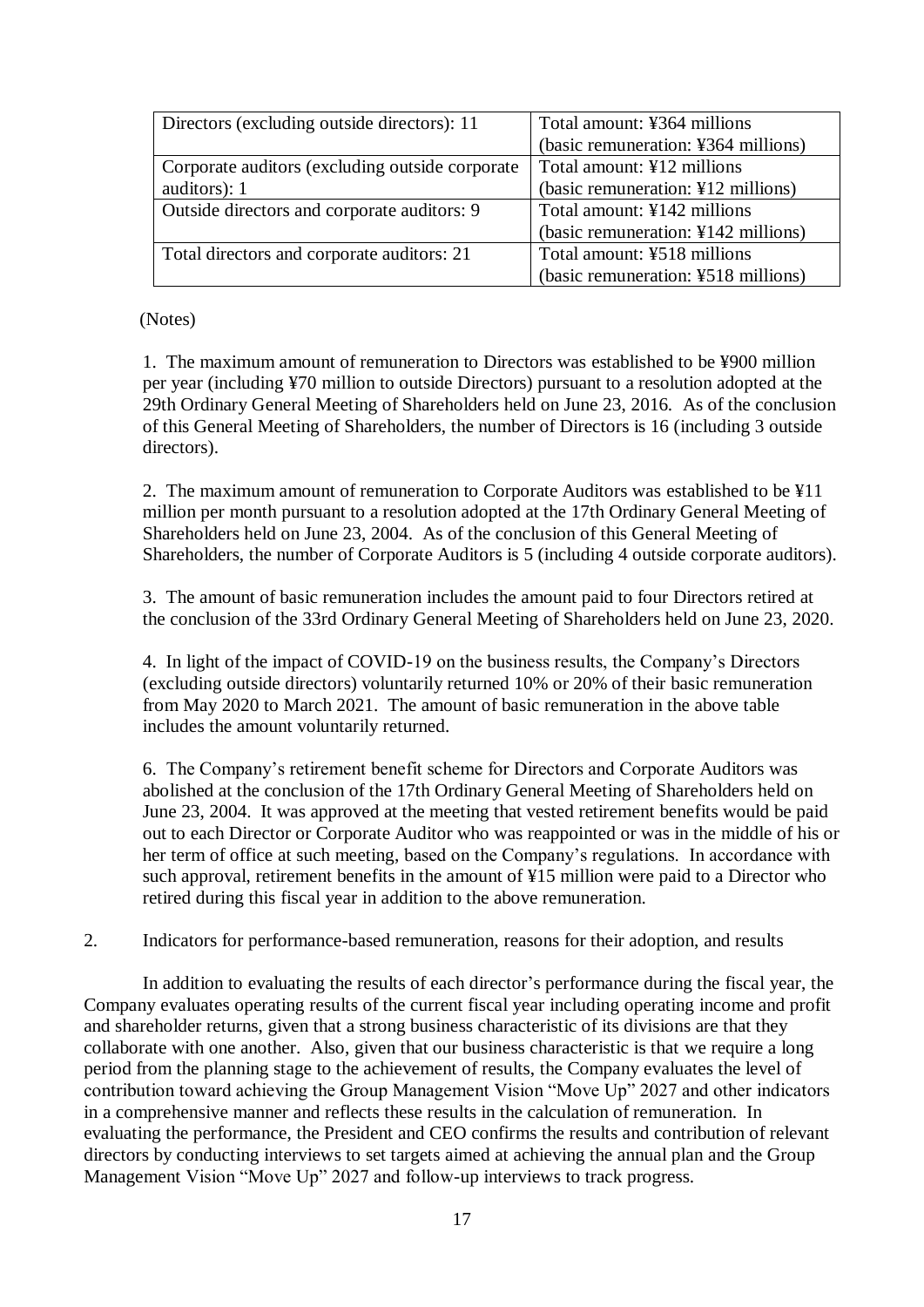Performance-based remuneration is paid at a certain time each year as cash remuneration. However, the Company has decided not to pay performance-based remuneration for the 34th fiscal year in light of the impact of COVID-19 on the business results for the 34th fiscal year ended March 31, 2021 and anticipated impact on the 35th fiscal year ending March 31, 2022. The Company does not pay non-monetary remuneration.

- 3. Policy for determining the remuneration for each director
	- i) Method of determining the policy regarding details of remuneration for each director

The policy for determining details of remuneration for each director was resolved at a meeting of the Board of Directors held on February 17, 2021.

- ii) Overview of policy
	- A. Basic policy

The Company pays basic remuneration to non-outside directors based on their positions as compensation for the execution of daily business operations within the limits of remuneration resolved at the General Meeting of Shareholders. The Company also pays performance-based remuneration based on business results, dividends to shareholders, and the level of contribution of such directors toward achieving the business results for the fiscal year and the Medium-Term Management Vision. The Company does not pay performance-based remuneration to outside directors in light of their responsibilities, but provides basic remuneration as compensation for the execution of duties within the limits of remuneration resolved at the General Meeting of Shareholders.

(Corporate Governance Guidelines Article 20)

B. Matters concerning the determination of details of remuneration for each director

Decisions on the amount of remuneration for each director (basic remuneration and performance-based remuneration) are made by resolution of the Board of Directors, subject to the President and CEO's discretion. From the viewpoint of ensuring transparency and fairness in the determination of the amount of remuneration for directors, the President and CEO consults in advance with the Remuneration Deliberation Committee, which is composed of independent outside directors and other directors, and makes decisions based on reports from the Remuneration Deliberation Committee.

C. Policy on determination of basic remuneration

The basic remuneration for the Company's directors is a fixed monthly remuneration and determined by taking into account the duties of directors according to their positions and the business characteristics of the Company.

D. Policy on determination of performance-linked remuneration

For performance-linked remuneration, in addition to evaluating the results of each director's performance during the fiscal year, the Company evaluates operating results of the current fiscal year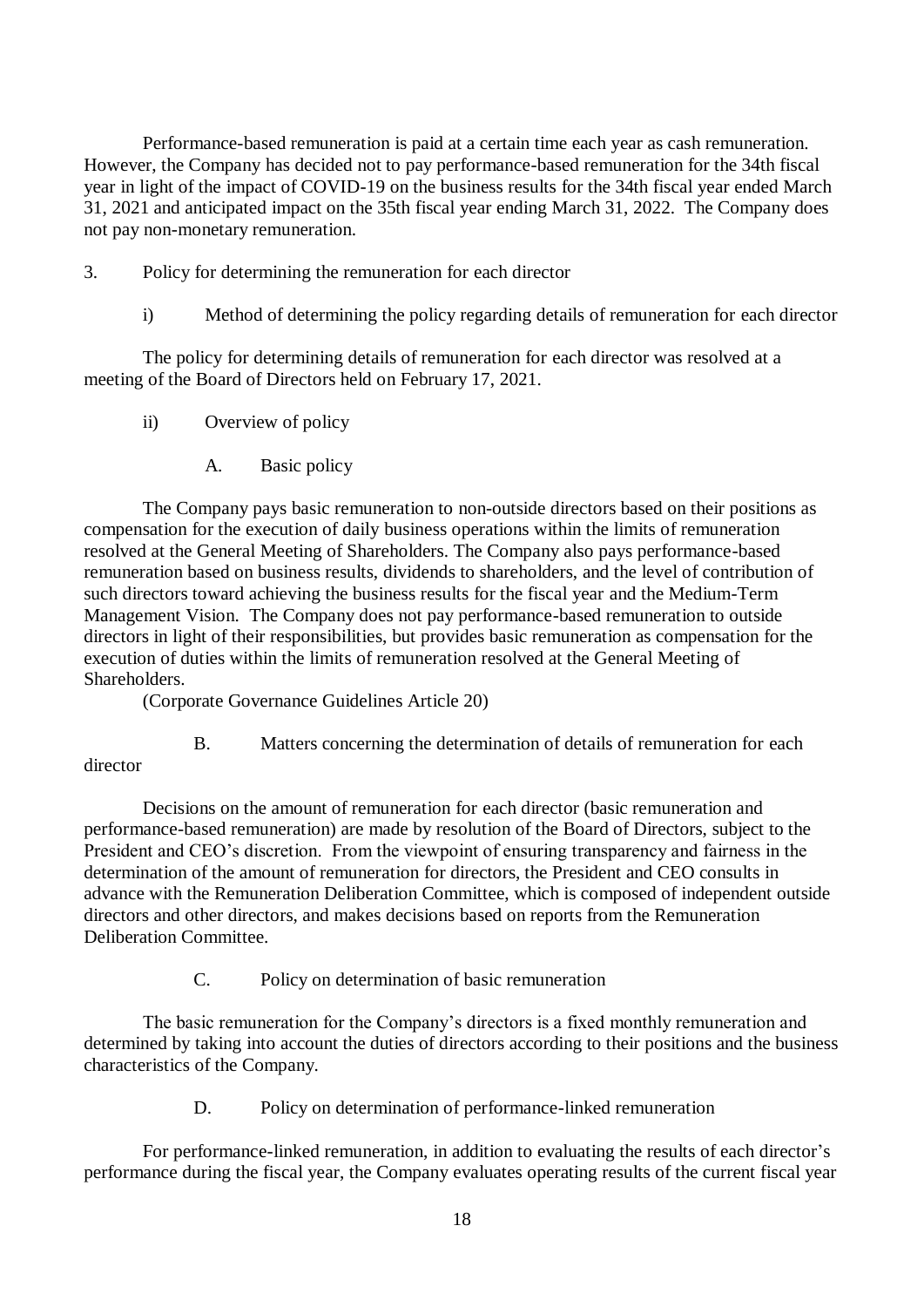including operating income and profit and shareholder returns, given that a strong business characteristic of its divisions are that they collaborate with one another. Also, given that our business characteristic is that we require a long period from the planning stage to the achievement of results, the Company evaluates the level of contribution toward achieving the Group Management Vision and other indicators in a comprehensive manner and reflects these results in the calculation of remuneration. In evaluating the performance, the President and CEO confirms the results and contribution of relevant directors by conducting interviews to set targets aimed at achieving the annual plan and the Group Management Vision and follow-up interviews to track progress.

Performance-based remuneration is paid at a certain time each year as cash remuneration. The Company does not pay non-monetary compensation.

E. Policy on determination of the remuneration ratio (basic remuneration and performance-linked remuneration) for each director

The ratio of basic remuneration and performance-linked remuneration for non-outside directors is approximately 4:1, except for the variable portion due to the performance of each director, so that the performance-linked remuneration accounts for a certain percentage of the total remuneration. Performance-linked remuneration will be increased or decreased within a range between a 30% increase and a 40% decrease from the basic amount for each position, depending on the performance of each director. In addition, the Company may make further deductions in light of various factors related to the Company's operation, including business results for the fiscal year and the forecast of business results for the next fiscal year.

iii) Reasons for the Board of Directors to determine that details of remuneration for each director for the fiscal year are in accordance with the policy

The Remuneration Deliberation Committee provides a report after confirming that the details of remuneration for each director are consistent with the policy. The Board of Directors generally respect such a report, and is of the view that that details of remuneration for each director are in accordance with the policy.

4. Matters concerning delegation of determination of remuneration for each director

In evaluating the performance of directors, the President and CEO confirms their results and contribution by conducting interviews to set targets aimed at achieving the annual plan and the Group Management Vision "Move Up" 2027 and tracing interviews. Accordingly, the determination of remuneration for each director has been resolved by the Board of Directors, subject to the discretion of Yuji Fukazawa, President and CEO. For this fiscal year, it was resolved at the meeting of the Board of Directors held on June 23, 2020 to delegate the determination of the amount of remuneration for each director to the President and CEO. From the viewpoint of ensuring transparency and fairness in the determination of the amount of remuneration for directors, the President and CEO consults in advance with the Remuneration Deliberation Committee, which is composed of independent outside directors and other directors, and makes decisions based on reports from the Remuneration Deliberation Committee.

| Policy on determining remuneration amounts | Established |
|--------------------------------------------|-------------|
| and calculation methods                    |             |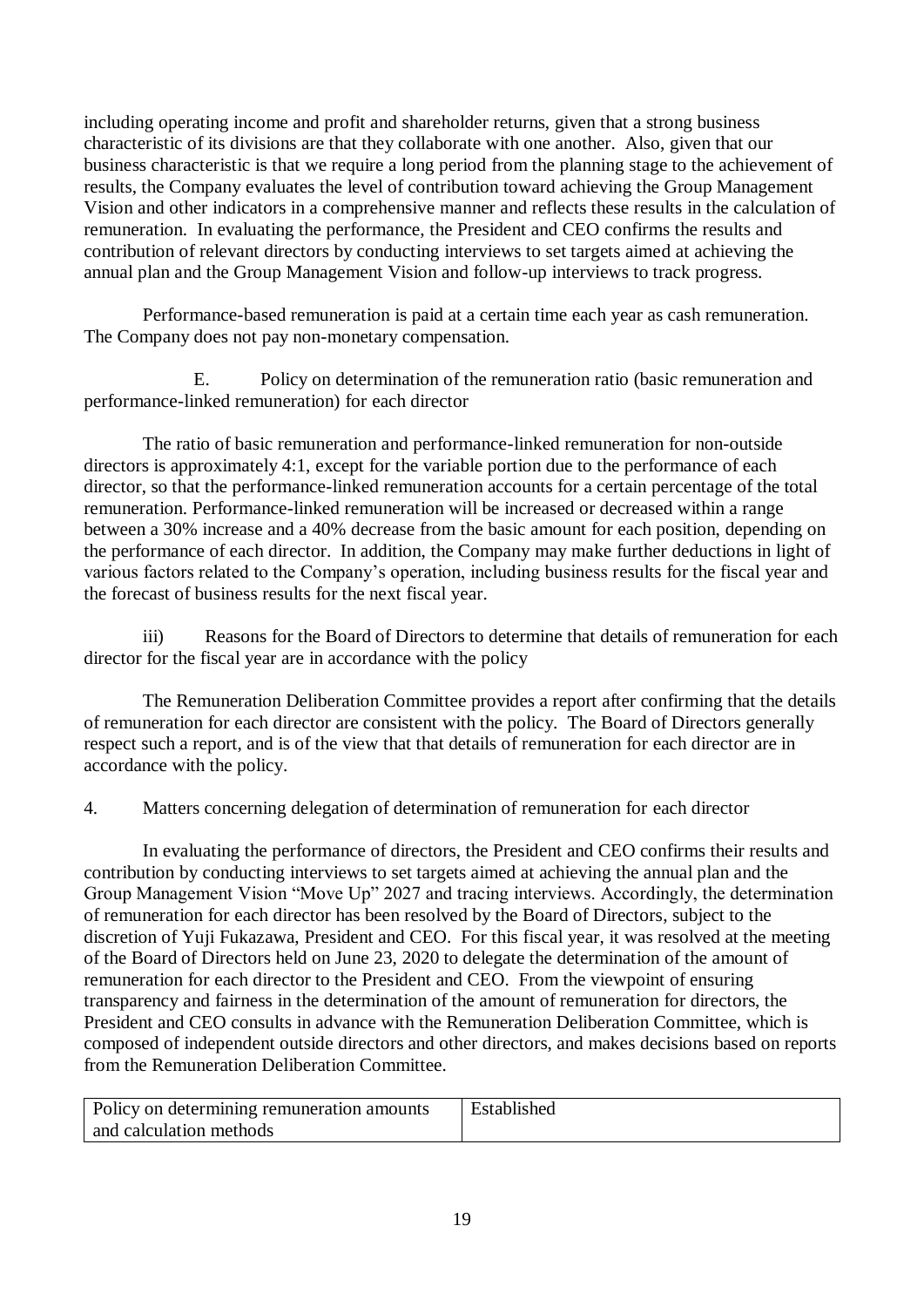#### Disclosure of policy on determining remuneration amounts and calculation methods

The Company pays basic remuneration to non-outside directors based on their positions as compensation for the execution of daily business operations within the limits of remuneration resolved at the General Meeting of Shareholders. The Company also pays performance-based remuneration based on business results, dividends to shareholders, and the level of contribution of such directors toward achieving the business results for the fiscal year and the Medium-Term Management Vision. The Company does not pay performance-based remuneration to outside directors in light of their responsibilities, but provides basic remuneration as compensation for the execution of duties within the limits of remuneration resolved at the General Meeting of Shareholders.

(Article 20 of Corporate Governance Guidelines)

# **Support system for outside directors and/or outside corporate auditors**

With respect to outside directors, the Company designates assistants to the outside directors, and facilitates their activities by providing early notice of the board of directors meeting schedule and streamlining the system for relevant departments to respond to inquiries from outside directors, in addition to other measures. With respect to outside corporate auditors, the Company assigns about 10 specialized staff members to assist the outside corporate auditors to enable smooth audit activities, including receiving reports from and interviewing directors and auditing major business sites.

| Name          | Title/position | Responsibilities | Working       | Date of    | Term      |
|---------------|----------------|------------------|---------------|------------|-----------|
|               |                |                  | conditions    | retirement |           |
|               |                |                  |               | from       |           |
|               |                |                  |               | president, |           |
|               |                |                  |               | etc.       |           |
| Mutsutake     | Part-time      | External         | Part-time     | March 31,  | From June |
| Otsuka        | consultant     | activities such  | Uncompensated | 2012       | 1,2020    |
|               |                | as public        |               |            |           |
|               |                | organization     |               |            |           |
|               |                | Advice           |               |            |           |
|               |                | requested by     |               |            |           |
|               |                | the Company      |               |            |           |
| Satoshi Seino | Part-time      | External         | Part-time     | March 31,  | From June |
|               | consultant     | activities such  | Uncompensated | 2018       | 1, 2020   |
|               |                | as public        |               |            |           |
|               |                | organization     |               |            |           |
|               |                | Advice           |               |            |           |
|               |                | requested by     |               |            |           |
|               |                | the Company      |               |            |           |

## **Status of persons who have retired as president and representative director, etc.**

Advisers or consultants who have formerly served as president and representative director, etc.

| Total number of advisers or consultants who |  |
|---------------------------------------------|--|
| have formerly served as president and       |  |
| representative director, etc.               |  |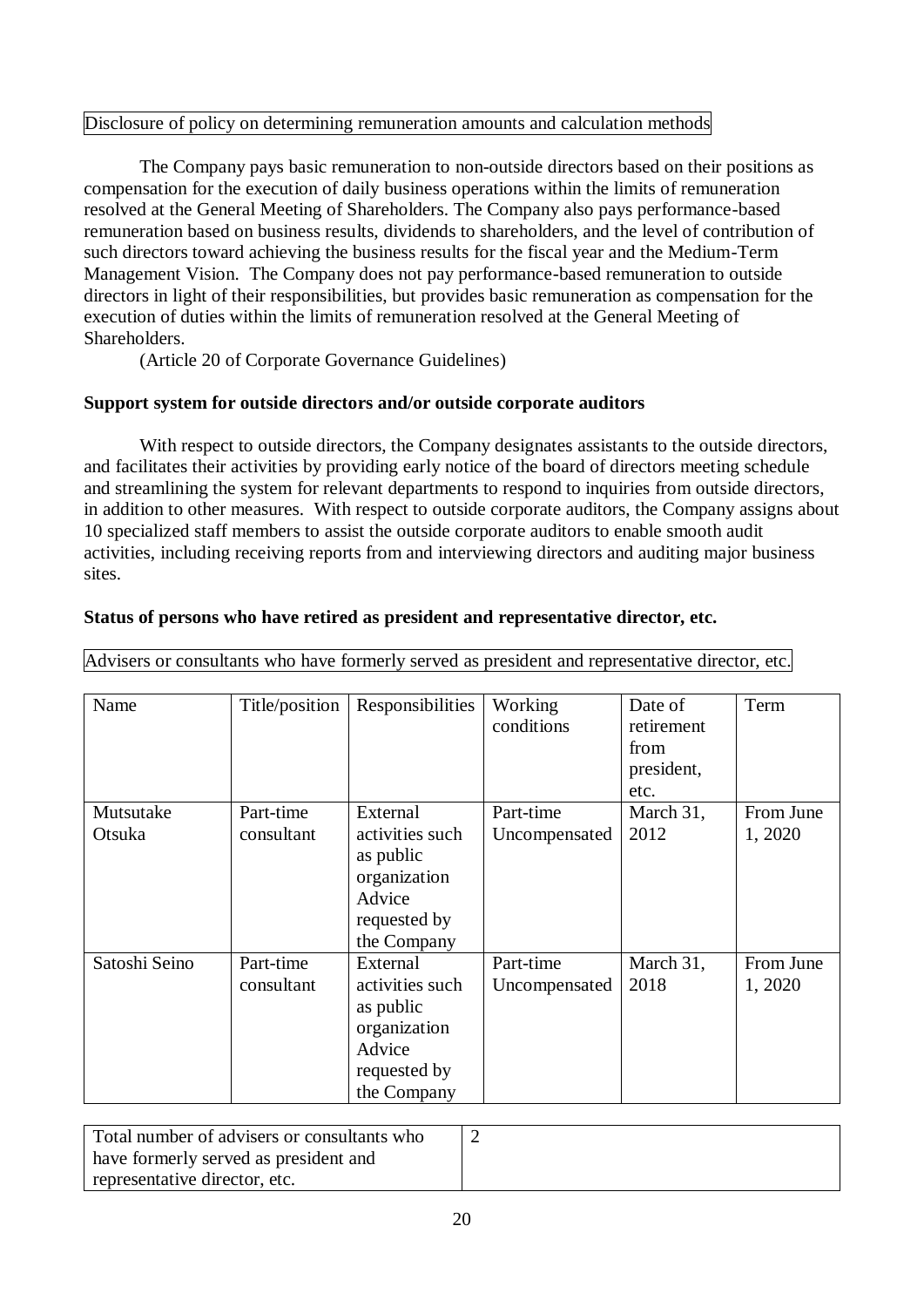Other matters N/A

#### **2. Matters on functions of business execution, audit and oversight, nomination and remuneration decisions (overview of current corporate governance system)**

The Company's board of directors is composed of 11 directors including 3 outside directors, and holds its meetings once a month as a general rule to resolve matters as provided for by laws and regulations and other important matters relating to the execution of business. During the fiscal year ended March 31, 2021, meetings of the board of directors were held 17 times, and the attendance rate of directors was 98%.

The Company's executive committee is composed of executive directors and other members as specified by the board of directors, and holds its meetings once a week as a general rule to discuss matters to be resolved at the meeting of the board of directors and other important matters essential to business. In addition, JR East Group Strategy Planning Committee, composed of 8 directors, 12 senior executive officers and 3 executive officers, has been established for the development of the Group as a whole, and holds its meetings as deemed necessary to discuss important matters for the Group such as management strategies for each business area.

As audit of the Company, audit by the corporate auditors, internal audit and accounting audit are performed.

As for the audit by the corporate auditors, in accordance with the policies established by the board of corporate auditors, the corporate auditors attend meetings of the board of directors and other important meetings, receive reports from the directors and departments handling internal audit on the performance of their duties, review documents relating to important decisions, investigate the status of business and assets, receive report from the accounting auditor on the performance on their duties, and discuss major accounting issues with the accounting auditor. The corporate auditors also communicate and exchange information with directors and corporate auditors of Group companies, and receive business report from Group companies as necessary. During the fiscal year ended March 31, 2021, due to the spread of COVID-19, some of the audit activities were performed online.

The corporate auditors hold informal meetings regularly with the Company's representative directors and outside directors.

The board of corporate auditors holds its meeting once a month as a general rule to discuss, among other things, audit policies and procedures, allocation of duties and planning, appropriateness of resolutions of the board of directors relating to the Group's internal control systems and status of operation, appropriateness of the accounting auditor's audit procedures and results. At the board of corporate auditors, each corporate auditor evaluates the audit activities so that they have a common understanding of issues. In particular, during the fiscal year ended March 31, 2021, the corporate auditors audited with an emphasis on response to the changes in management environment due to the spread of COVID-19.

As for the internal audit, approximately 100 specialized staff members in total are assigned to the Inquiry & Audit Department of the head office and the Inquiry & Audit Division of each branch office, which evaluate and make proposals on the business execution and risk control from the viewpoint of effectiveness, efficiency and legitimacy, and audit the head office, Shinkansen General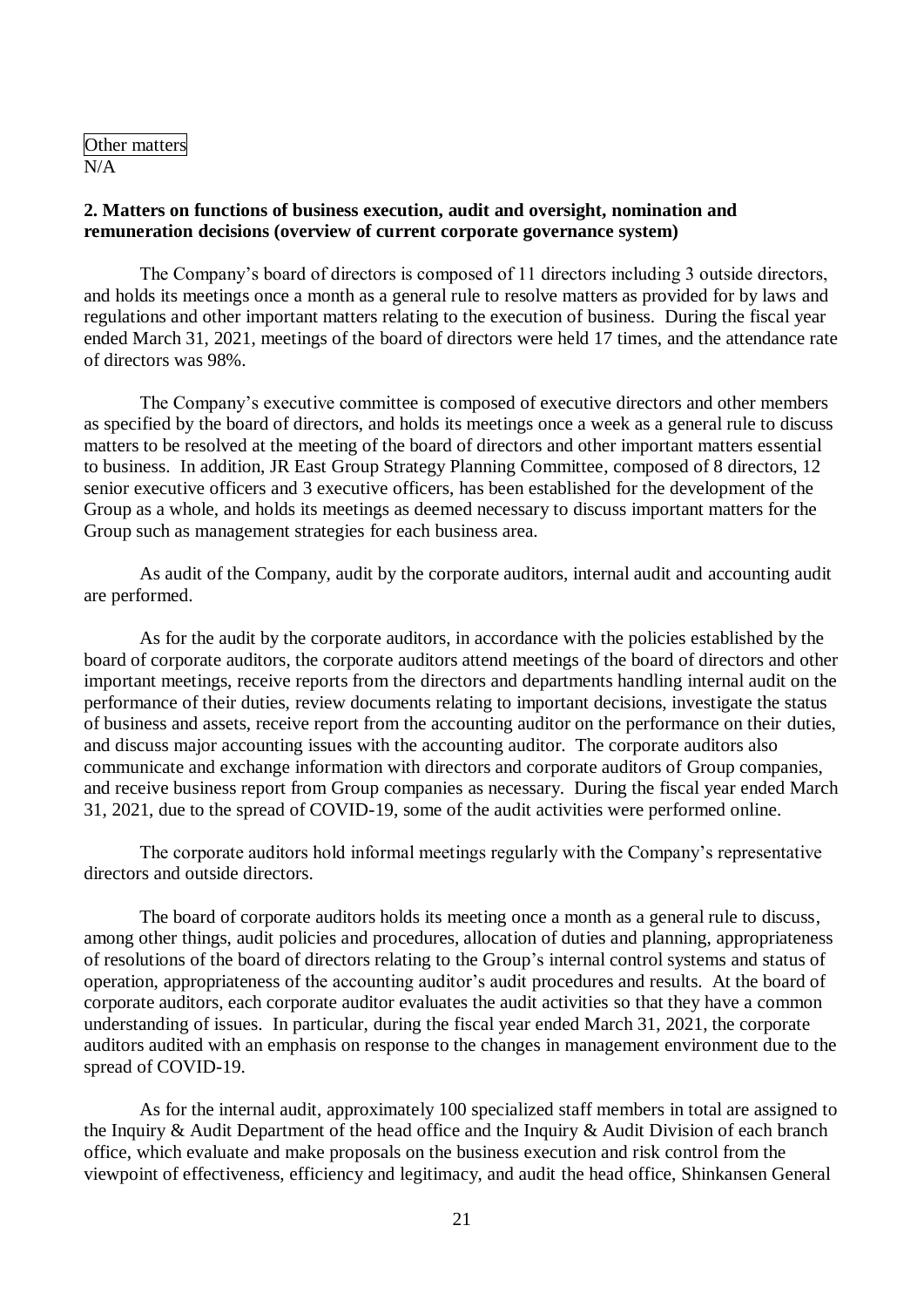Management Department, branch offices and operational sites. When any improvement is required, they request progress reports and offer advice. In addition, they audit Group companies. The results of these audits are reported to the president and representative director approximately once a quarter, and to the board of directors and the board of corporate auditors approximately once every six months.

As for the accounting audit, KPMG AZSA LLC is engaged as the accounting auditor and performs audit during and at the end of each fiscal year (accounting services provided since 1987). Names of the certified public accountants who performed the audit during the fiscal year ended March 31, 2020 and composition of assistants for the audit are as described below.

- Names of the certified public accountants who performed the audit: Designated Limited Liability Partner and Engagement Partner: Takuji Kanai, Kazuhiko Azami, Hideki Yoshida, Naoki Saito
- Composition of assistants for the audit: 24 certified public accountants, 13 persons who passed the certified public accountants examination, 16 other persons

The Company will appoint non-outside directors among persons who are familiar with each of its business sectors and have a range of knowledge and experience such as in safety maintenance and cross-border matters, taking into account diversity in career, age, gender and other characteristics.

In addition to overseeing the business from an independent perspective, outside directors will be appointed with the goal of taking advantage of their significant knowledge and experience in the Company's business. The Company will appoint outside directors from a variety of areas in the interest of business diversity, and the number of outside directors will be in principle more than onethird of the total number of directors.

Composition of the board of directors and major skills held by each director are published on the Company's website (https://www.jreast.co.jp/e/aboutus/officer/skillmatrix.pdf).

In order for corporate auditors to audit the execution of duties by directors from a perspective independent from that of the board of directors, the Company will nominate one (1) or more persons who have sufficient expert knowledge in financing and accounting among persons who have significant knowledge and experience in a variety of areas such as finance, accounting and law.

With respect to a proposal for the appointment or dismissal of a director, directors will submit to the board of directors for deliberation the proposal to be submitted to the general meeting of shareholders, which will be resolved by the board of directors upon evaluating the Company's performance and other factors. With respect to a proposal for appointment of a corporate auditor, directors will, after obtaining the consent of the board of corporate auditors, submit to the board of directors for deliberation the proposal to be submitted to the general meeting of shareholders, which will be resolved by the board of directors.

(Article 17 and Article 18 of Corporate Governance Guidelines)

The Company has executed agreements with directors and corporate auditors who are not executive directors to limit their liability as provided in Article 423, Paragraph 1 of the Business Corporation Law. The liability limit under each such agreement shall be the amount stipulated by law or regulation.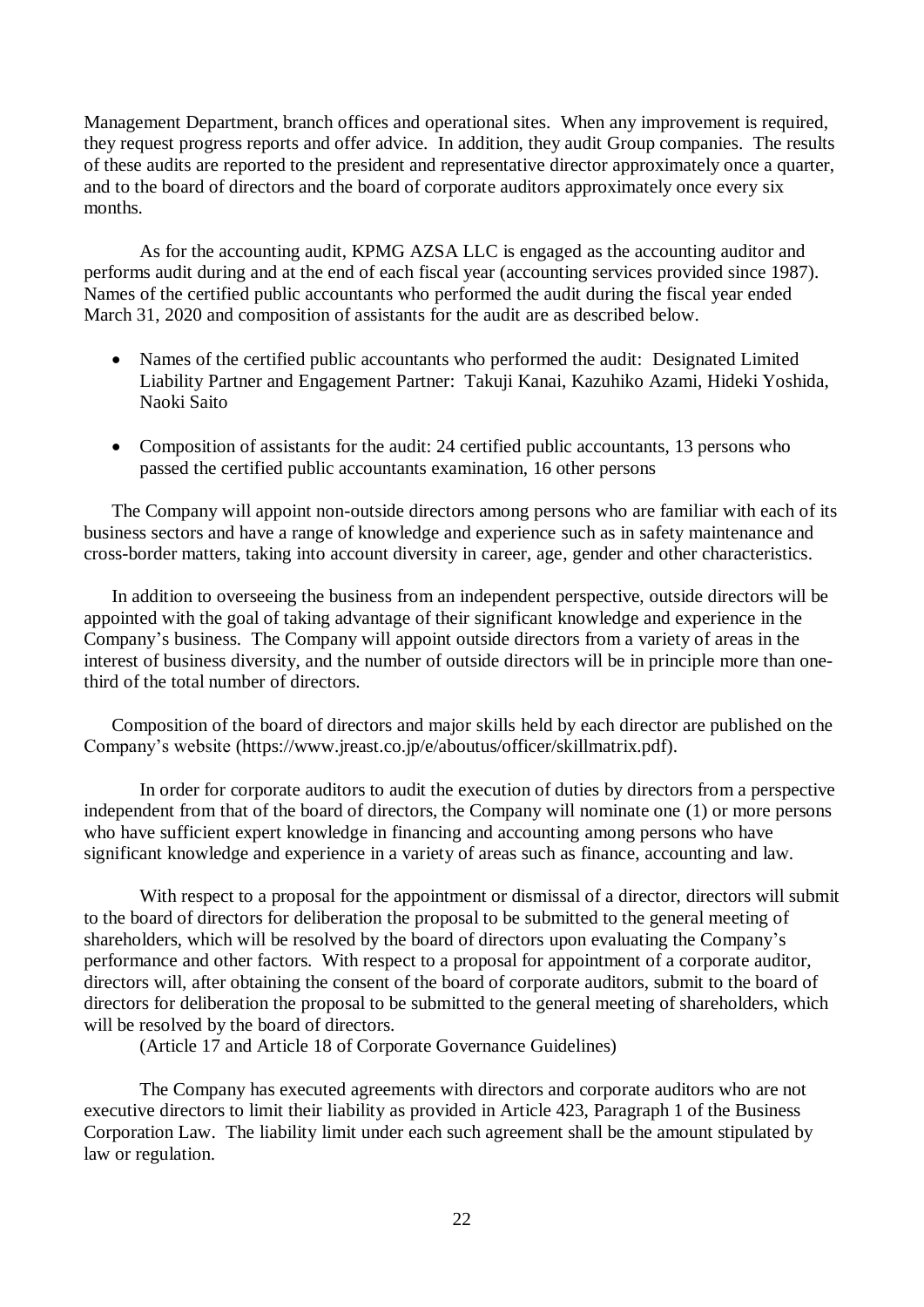#### **3. Reasons for adoption of current corporate governance system**

As a range of knowledge and experience on safety maintenance combined with decisionmaking from the medium- to long-term perspective is necessary for railway operations, which account for the significant majority of the Company's revenues, the Company will establish a board of directors and also a board of corporate auditors composed of corporate auditors who are independent of the board of directors.

The board of directors will oversee the execution of duties by directors in addition to making business execution decisions. Corporate auditors and the board of corporate auditors will oversee the execution of duties by directors from an independent and objective perspective.

Currently the Company appoints 3 outside directors and 4 outside corporate auditors. (Article 16 of Corporate Governance Guidelines)

# **III. Implementation of Measures for Shareholders and Other Stakeholders**

## **1. Measures to vitalize the general meeting of shareholders and facilitate exercise of voting rights**

|                                                 | Supplementary explanations                       |
|-------------------------------------------------|--------------------------------------------------|
| Early notice of general meeting of shareholders | Notice is made approximately three weeks         |
|                                                 | before the date of the general meeting of        |
|                                                 | shareholders.                                    |
| Scheduling general meeting of shareholders to   | The meeting is held several days before the      |
| avoid the most popular day for shareholder      | most popular day.                                |
| meetings                                        |                                                  |
| Allowing electronic exercise of voting rights   | Exercise of voting rights via the Internet is    |
|                                                 | available.                                       |
| Participation in electronic voting platform and | Exercise of voting rights using a platform for   |
| other efforts to enhance the voting environment | electronic exercise of voting rights for         |
| for institutional investors                     | institutional investors operated by ICJ Inc. is  |
|                                                 | available.                                       |
| Providing convocation notice in English         | English translation of the convocation notice is |
|                                                 | provided on the websites of the Company and      |
|                                                 | Tokyo Stock Exchange approximately four          |
|                                                 | weeks before the date of the general meeting of  |
|                                                 | shareholders.                                    |
| Other                                           | The contents of the convocation notice are       |
|                                                 | disclosed on the websites of the Company and     |
|                                                 | Tokyo Stock Exchange approximately one           |
|                                                 | week before the convocation notice is sent for   |
|                                                 | early disclosure to shareholders.                |

## **2. IR activities**

| Supplementary explanations | Explanation by<br>the representati<br>1V6 |
|----------------------------|-------------------------------------------|
|----------------------------|-------------------------------------------|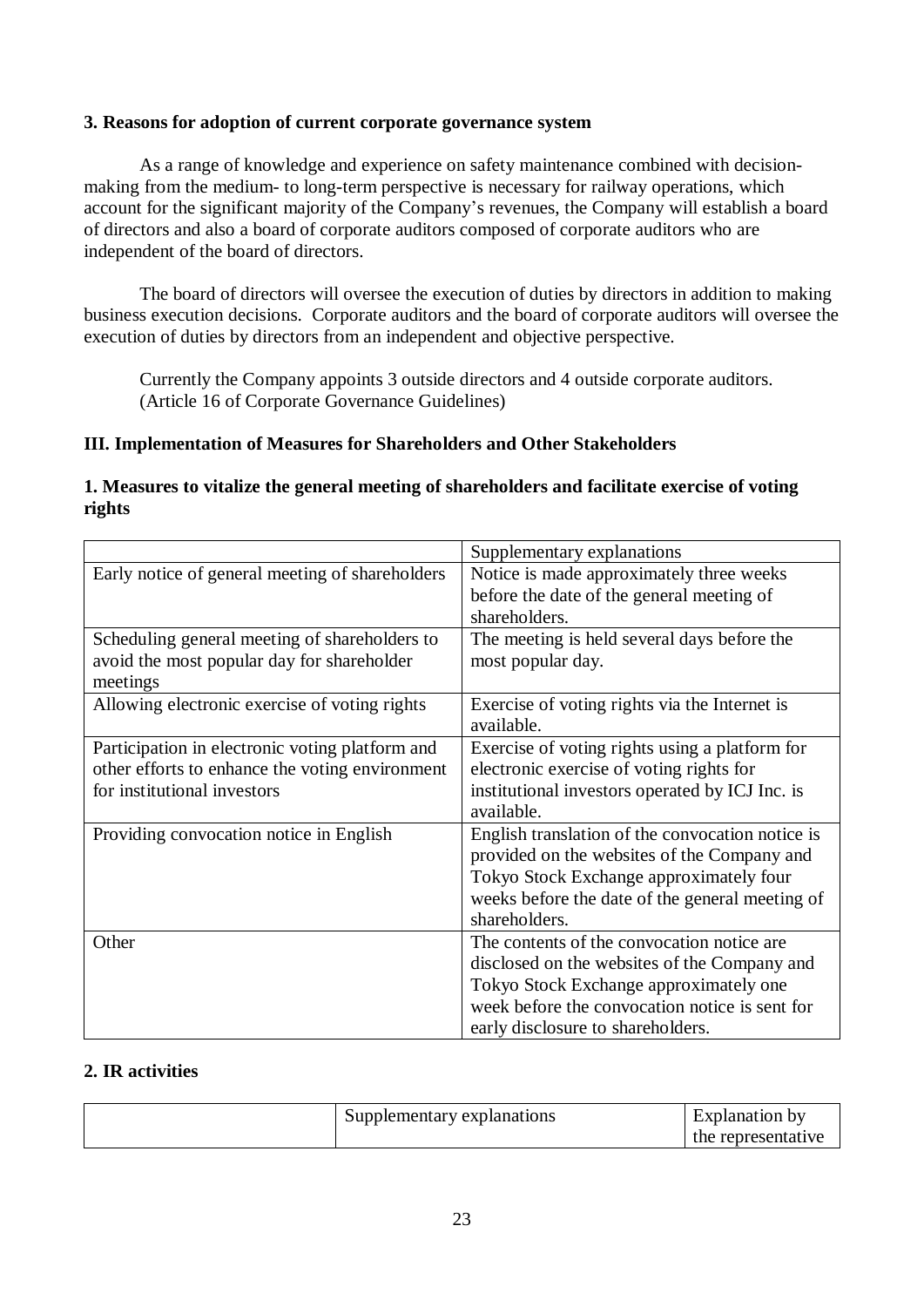| Preparation and publication of | Disclosure policy is published on the IR       |     |
|--------------------------------|------------------------------------------------|-----|
| disclosure policy              | information page on the Company's              |     |
|                                | website.                                       |     |
| Regular investor briefings for | Regular investor briefings are held            | Yes |
| analysts and institutional     | immediately after the announcement of          |     |
| investors                      | financial results for each six-month period    |     |
|                                | and each fiscal year.                          |     |
| Regular investor briefings for | Regular IR briefings are held for investors    | Yes |
| overseas investors             | in the United States and Europe, etc.          |     |
| Posting of IR materials on     | The Company's website has an IR-specific       |     |
| website                        | page, with financial information and           |     |
|                                | materials distributed at the briefings for the |     |
|                                | past few years.                                |     |
| Establishment of department    | A section in charge of IR has been             |     |
| and/or manager in charge of IR | established within the Management              |     |
|                                | Planning Department, Corporate Planning        |     |
|                                | Headquarters.                                  |     |

# **3. Measures to ensure due respect to stakeholders**

| Provisions to ensure due      | Mid-term management vision sets forth due respect to             |
|-------------------------------|------------------------------------------------------------------|
| respect to stakeholders in    | stakeholders.                                                    |
| internal rules, etc.          |                                                                  |
| Implementation of             | Measures for sustainability issues, including response to the    |
| environmental activities, CSR | TFCD and an international framework for disclosures regarding    |
| activities, etc.              | the financial impact of climate changes, are provided on the     |
|                               | Company's website and in "JR East Group INTEGRATED               |
|                               | REPORT".                                                         |
| Other                         | Based on the premise that the Company's strength comes from      |
|                               | the diversity of viewpoints and values that are reflected in the |
|                               | characteristics (such as career, age and gender), knowledge and  |
|                               | skills of the individuals who work for the Group, the Company    |
|                               | will proactively undertake a variety of policies to promote      |
|                               | diversity, through such measures as expanding fields where such  |
|                               | individuals can flourish, with the goal of creating a corporate  |
|                               | group in which a large variety of people can exercise their      |
|                               | abilities to the greatest extent.                                |
|                               |                                                                  |
|                               | To promote such measures, the Company will disclose a 5-year     |
|                               | (Fiscal 2020 to Fiscal 2024) General Employers Action Plan       |
|                               | (women's participation and support for work-life balance) as     |
|                               | well as information, including numbers and percentages of        |
|                               | relevant employees, on recruitment of diverse personnel, such as |
|                               | midcareer hires, foreign nationals and people with disabilities, |
|                               | promotion of such personnel to managerial positions, policies on |
|                               | creating an easy-to-work environment and progress made based     |
|                               | on the plan.                                                     |
|                               |                                                                  |
|                               | 1. Female employees                                              |
|                               | Measurable targets                                               |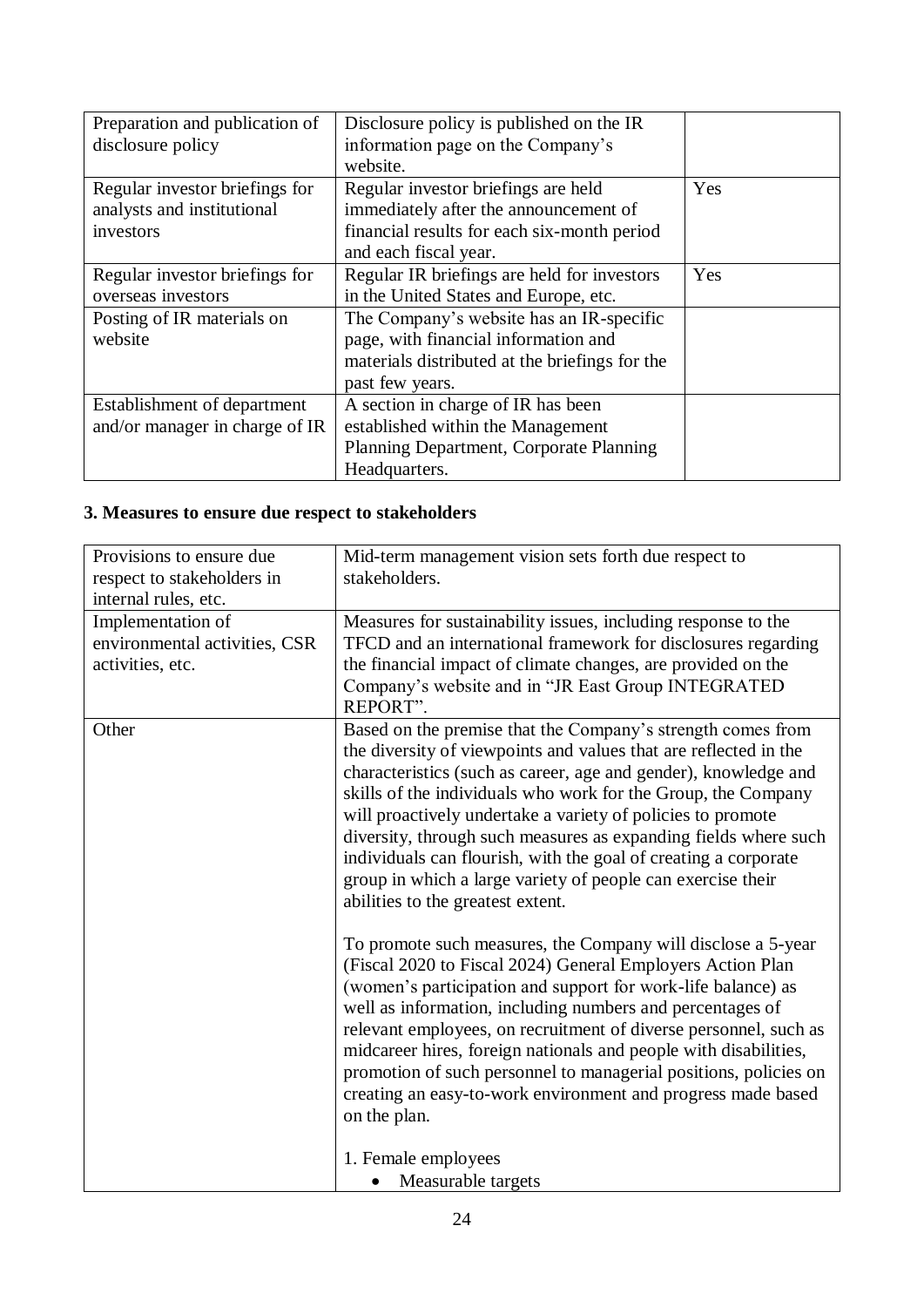| Following targets have been established based on the                                                  |
|-------------------------------------------------------------------------------------------------------|
| General Employers Action Plan (Fiscal 2020 to 2024):                                                  |
| 30% or more of new graduates joining the<br>$\circ$                                                   |
| Company will be women                                                                                 |
| 10% or more of managerial positions (including<br>$\circ$                                             |
| in charge of operational sites) will be women                                                         |
| Improve facilities for female employees at their<br>$\circ$                                           |
| workplaces and create an environment where                                                            |
| female employees can thrive at all workplaces                                                         |
| Status of promotion to middle managerial positions                                                    |
| Number of women among new graduates wo<br>$\circ$                                                     |
| joined the Company in April 2021: 323 (33% of                                                         |
| all new graduates)                                                                                    |
| Number of female managers: 695 (7.2% of all<br>$\circ$                                                |
| managers)                                                                                             |
| Appointed 1 executive director, 2 outside<br>$\circ$                                                  |
| directors and 2 executive officers                                                                    |
| Number of female employees as of April 2021:<br>$\circ$                                               |
| 8,605 (17.3% of all employees)                                                                        |
| 2. Midcareer hires                                                                                    |
|                                                                                                       |
| Measurable targets                                                                                    |
| Following targets have been established, to be met by<br>March 31, 2024:                              |
| 20% or more of managerial positions will be<br>$\circ$                                                |
| occupied by midcareer hires                                                                           |
| Approximately 20% of all hires budgeted for each<br>$\circ$                                           |
| fiscal year will be midcareer hires                                                                   |
| Status of promotion to middle managerial positions                                                    |
| Number of midcareer hires who were managers as<br>$\circ$                                             |
| of April 2021: 1,486 (15.8% of all managers)                                                          |
| Number of midcareer hires: 8,034 (16.5% of all<br>$\circ$                                             |
| employees)                                                                                            |
| Number of new midcareer hires joining the Group<br>$\circ$                                            |
| in Fiscal 2022: 300 (23% of all hires)                                                                |
| 3. Foreign national employees                                                                         |
| Measurable targets                                                                                    |
| Along with the promotion of overseas railway businesses,                                              |
| the Company has recruited international students since                                                |
| the fiscal year ended March 31, 2014, and the length of                                               |
| service of foreign national employees has been                                                        |
| increasing. The Company aims to strengthen measures                                                   |
| for growing and promoting foreign national employees,                                                 |
| while continuing to engage in recruiting and retention                                                |
| efforts. The following targets have been established.                                                 |
| Promotion of foreign national employees to<br>$\circ$                                                 |
| managerial positions                                                                                  |
| Status of promotion to middle managerial positions<br>Number of foreign national managers as of April |
| $\circ$<br>2021: 0                                                                                    |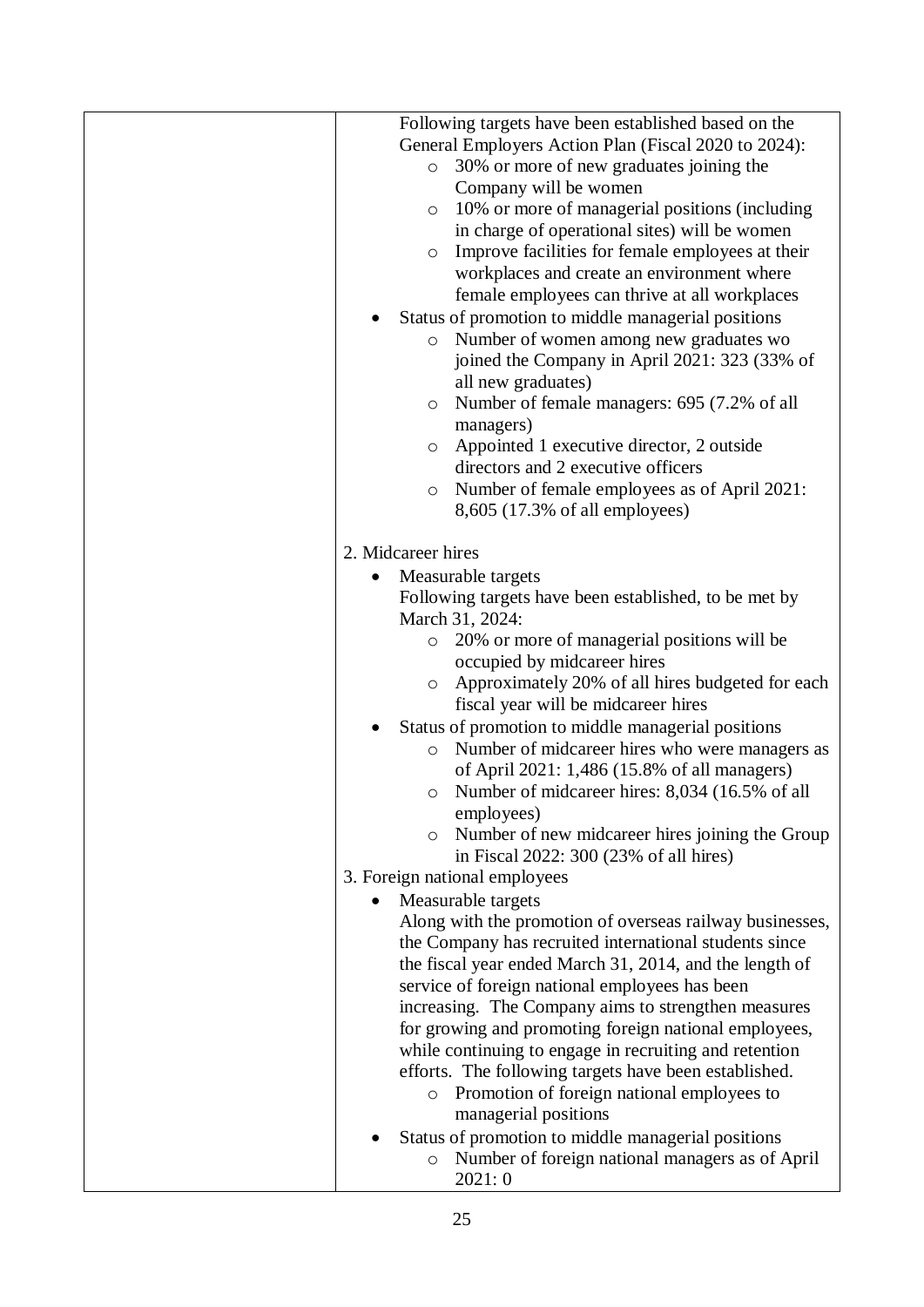| Number of midcareer hires: 91 from 21 countries<br>$\circ$                                                                                                                                                                                                                                                                                                                                                                                                                                                                                                                                                                                                                                                              |
|-------------------------------------------------------------------------------------------------------------------------------------------------------------------------------------------------------------------------------------------------------------------------------------------------------------------------------------------------------------------------------------------------------------------------------------------------------------------------------------------------------------------------------------------------------------------------------------------------------------------------------------------------------------------------------------------------------------------------|
| and territories                                                                                                                                                                                                                                                                                                                                                                                                                                                                                                                                                                                                                                                                                                         |
| 4. Employees with disabilities                                                                                                                                                                                                                                                                                                                                                                                                                                                                                                                                                                                                                                                                                          |
| Measurable targets                                                                                                                                                                                                                                                                                                                                                                                                                                                                                                                                                                                                                                                                                                      |
| Continue to exceed the statutory minimum<br>$\circ$                                                                                                                                                                                                                                                                                                                                                                                                                                                                                                                                                                                                                                                                     |
| percentage of employees with disabilities of 2.3%                                                                                                                                                                                                                                                                                                                                                                                                                                                                                                                                                                                                                                                                       |
| Progress<br>Percentage of employees with disabilities as of                                                                                                                                                                                                                                                                                                                                                                                                                                                                                                                                                                                                                                                             |
| $\circ$<br>June 2021: 2.59%                                                                                                                                                                                                                                                                                                                                                                                                                                                                                                                                                                                                                                                                                             |
| 5. Promotion of participation by diverse employees, including<br>employees described above, in the workplace                                                                                                                                                                                                                                                                                                                                                                                                                                                                                                                                                                                                            |
| (i) Expansion of fields where individuals can flourish<br>The Company is promoting a flexible workstyle in terms<br>of time and location, including through the expansion of<br>its flexible time system to operational sites and<br>"workation" opportunities, and creation of diverse work<br>experiences and opportunities to meet challenges. In<br>particular, the Company has introduced a new job<br>rotation system to allow employees to develop through<br>changes in the work environment, expanded work<br>experience opportunities at Group companies (including<br>by permitting taking on second jobs), and open<br>opportunities to transfer to Group companies in the life-<br>style service business. |
| (ii) Promotion of support for work-life balance including<br>child and family care giving<br>The Company provides various plans that are above the<br>statutory standards, and takes measures to foster a better<br>understanding of work-life balance.                                                                                                                                                                                                                                                                                                                                                                                                                                                                 |
| (iii) LGBTQ (sexual minorities)<br>The Company promotes an easy-to-work environment for<br>LGBTQ employees by implementing such measures as<br>making employee benefit programs available for same-<br>sex partners by recognizing their union, and promoting a<br>correct understanding among employees of LGBTQ<br>individuals through compliance education for all<br>employees.                                                                                                                                                                                                                                                                                                                                     |
| (iv) Elderly employees<br>The Company re-employs those who wish to continue<br>employment after the mandatory retirement age as "elder<br>employees". As of April 2021, there were approximately<br>10,000 elder employees over 60 years old actively<br>working at the Company or at another Group company or<br>a partner company. Recognizing the intent of the Law on<br>Stabilization of Employment of Elderly Persons amended                                                                                                                                                                                                                                                                                     |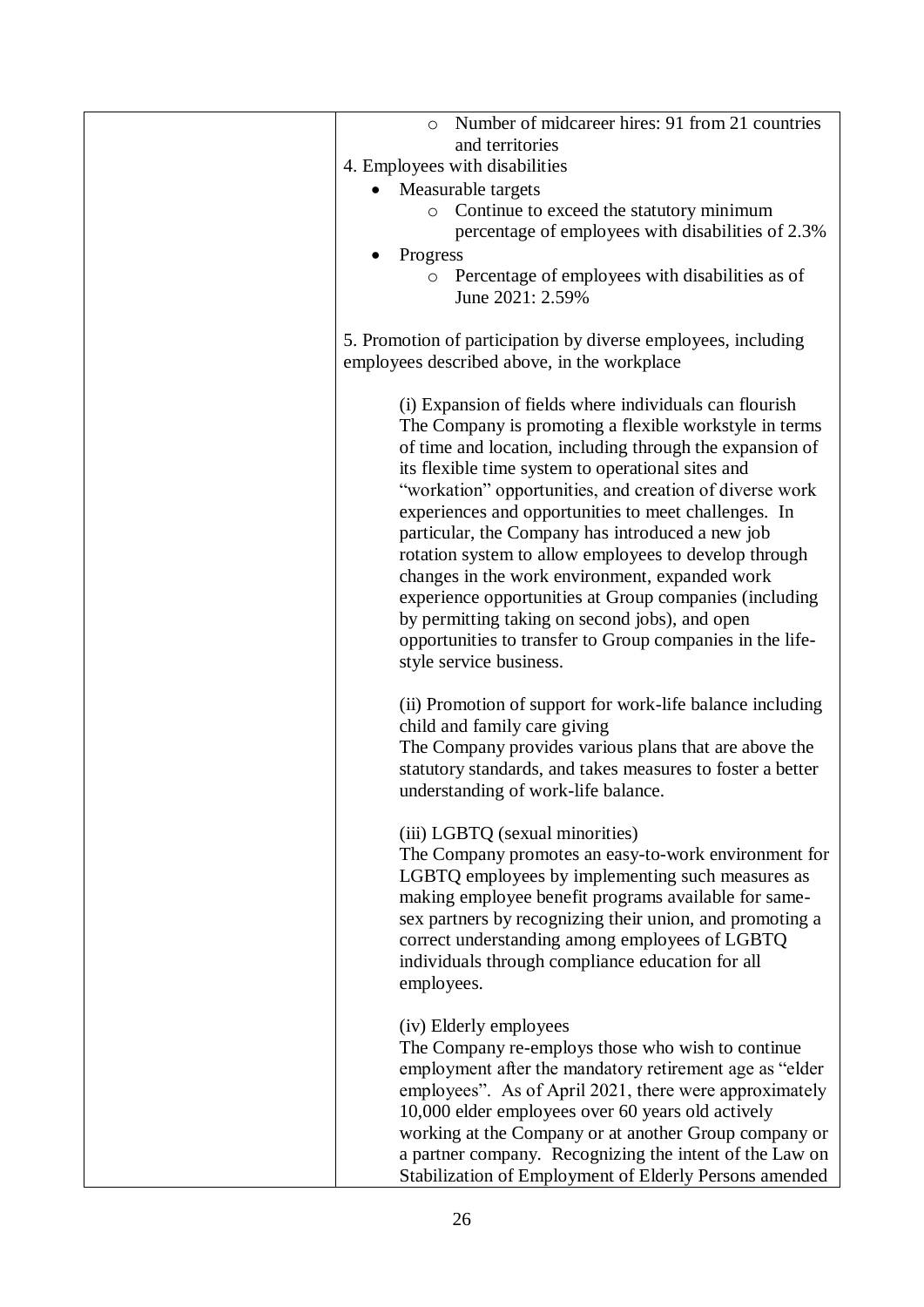| in April 2021, JR East Group has commenced a service     |
|----------------------------------------------------------|
| that allows Group companies to share positions available |
| for elderly persons.                                     |
|                                                          |

## **IV. Matters Related to the Internal Control System**

#### **1. Basic views on internal control system and its status**

A. The Company's basic views on internal control system and its status are as described below.

The Company views the internal control system as various measures to appropriately and efficiently pursue the Group's philosophy and realize the Group's management vision. The Company will ensure compliance and safety, prevent financial losses, ensure soundness of financial conditions, and promote risk management that reflects consideration of expansion into new businesses, and thereby improve the Group's value.

The Company undertakes a wide range of risk management efforts not merely to reduce risks<sup>(\*)</sup> of negative elements, such as avoidance of losses, but also to improve the value of the Group including through risk taking.

\* Risks include not only those relating to operation such as compliance, safety and natural disasters, but also those relating to the domestic and international social and economic environment such as changes in market and trends among competitors, and those relating to management decisions on new businesses.

(1) Systems to ensure that Directors and employees of the JR East Group perform their duties in accordance with relevant laws and regulations as well as with the Articles of Incorporation - To promote rigorous legal compliance and high corporate ethics standards, the Company and its consolidated subsidiaries (hereinafter Group companies) have drafted "Policy on Legal and Regulatory Compliance and Corporate Ethics", which serve as corporate action guidelines for the JR East Group, and implement corporate actions in line with such guidelines such as distributing handbooks that explain conduct standards in concrete terms to each corporate officer and employee of the Company and Group companies. - The Company's Corporate & Legal Strategies Department handle overall control over horizontally integrated compliance matters throughout the Company, and liaise with legal

and administration departments of the Group companies to ensure compliance in the JR East Group.

- Units to provide compliance-related advice and receive whistle-blower reports and other reports related to compliance issues as affecting the JR East Group have been established inside and outside the Company. The Company and Group companies maintain the confidentiality of whistle-blowers and matters reported, and prohibit unfavorable treatment on the basis of any such report.

- The Company has established an internal audit system to ensure the appropriateness and efficiency of operational execution. In addition, to ensure that all operations throughout the JR East Group are appropriate, the Company participates in the management of Group companies by seconding directors to those companies and by other means. In addition, the Company's Inquiry & Audit Department performs audits of Group companies at regular intervals.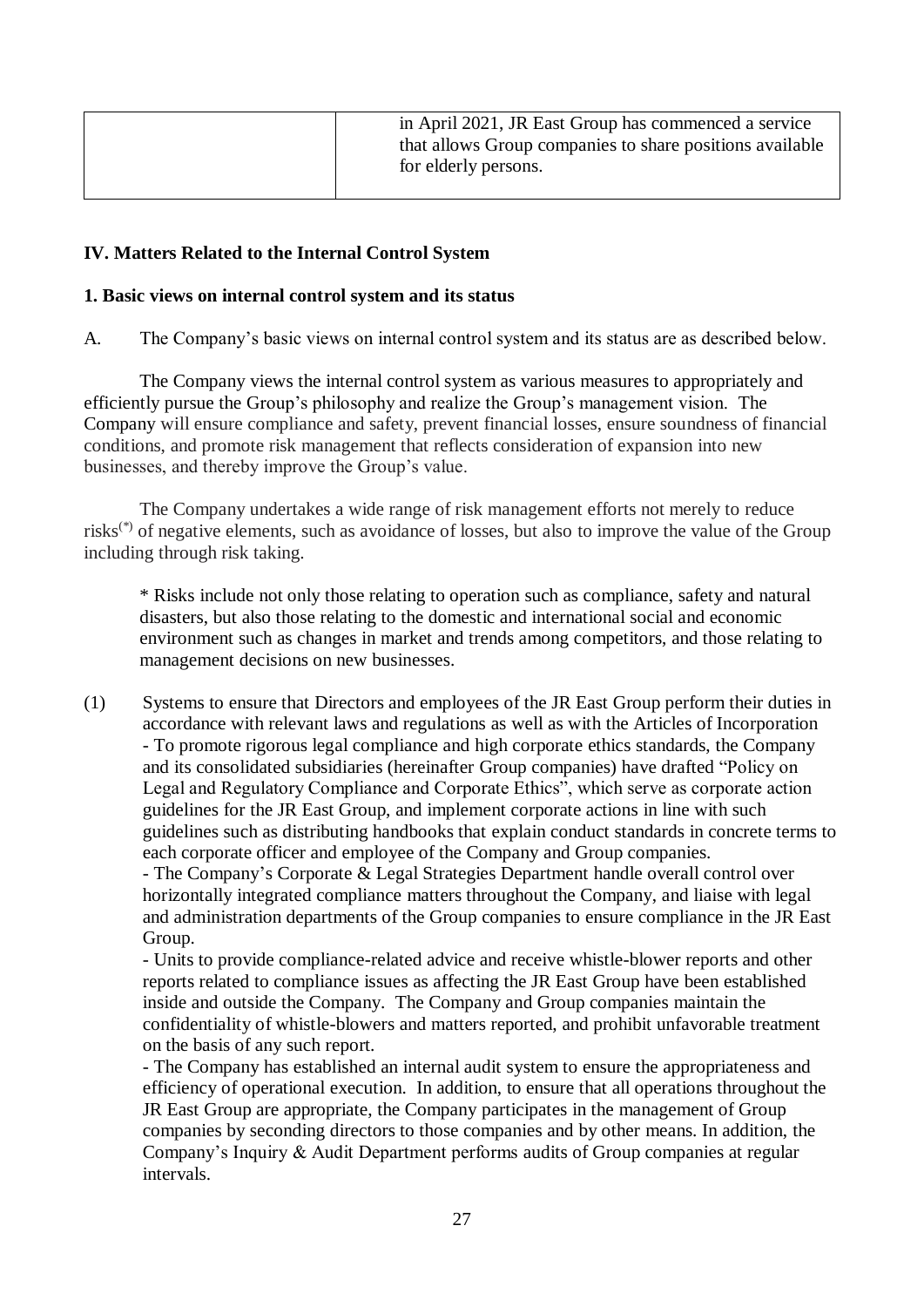(2) Preservation and administration systems for information related to Directors' performance of their duties

- The Company appropriately preserves and administers documents related to Directors' performance of their duties in accordance with relevant laws and internal regulations. Directors can view these documents whenever necessary.

(3) Risk management rules and systems of the JR East Group

- With regard to the risk of a significant adverse influence on corporate operations due to changes in the internal and external management environment, such incidents as external offenses or internal scandals and legal violations in the Company and the Group companies, each unit of the Company manages its own risk and the risk of the Group companies which it supervises. In addition, the Company has established a Crisis Management Headquarters as well as crisis management-related internal regulations, so that in the event of a problem, a preliminary task force may be immediately established with the participation of top management and may gather relevant information and rapidly implement countermeasures. In addition, the Company instructs Group companies to establish similar risk management systems and report incidents as necessary to the Company.

- The Company has established systems to ensure rapid and appropriate responses in the event of an accident or disaster in railway operations and to improve safety and reliability of transportation.

- To ensure effectiveness of risk management, the Board of Directors of the Company monitors its status and policies periodically.

(4) Systems for promoting efficient performance of duties by directors and other employees in the JR East Group and systems for reporting performance of duties from Group companies to the Company

- To promote efficiency in the Company's operations, internal regulations have been established that allocate authority by clearly defining the authority and roles of each unit. - To promote the Group management vision, and to attain the vision's objectives, the Company and Group companies have established action programs for each organizational unit and project. Progress in action program implementation is periodically evaluated as a means of promoting the efficient implementation of strategic measures. In addition, Group companies regularly report to the Company material information, including business results and financial conditions.

- (5) Items related to employees who assist Corporate Auditors in the performance of their duties - Specialized staff are assigned to the Corporate Auditors Office to assist Corporate Auditors in the performance of their duties. This is a system designed to increase the efficiency of audits and enable audits to be performed smoothly.
- (6) Independence from Directors of employees who assist Corporate Auditors in the performance of their duties and effectiveness of instructions to such employees - The staff of the Corporate Auditors Office, with regard to instructions from the Corporate Auditors, are not subject to orders from Directors or other employees.
- (7) Systems in the JR East Group for reports to Corporate Auditors of the Company - The Company has established standards for matters to be resolved at the Board of Directors meeting based on the Regulations of the Board of Directors and appropriately submits such matters for resolution. The contents of important items other than those to be resolved by the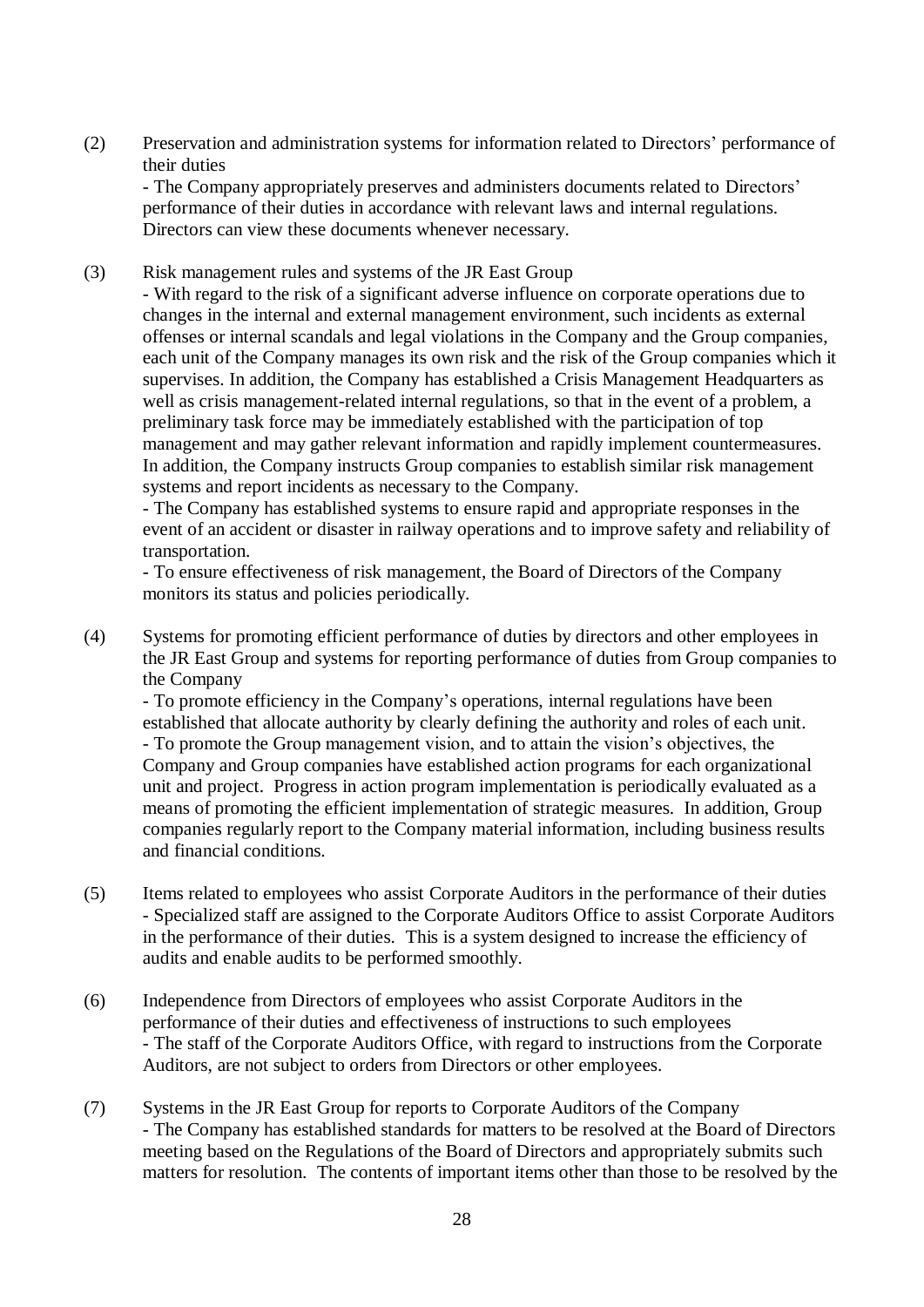Board of Directors may also be confirmed by Corporate Auditors at meetings of the Board of Directors, and meetings of the Executive Committee, by hearing from Directors and employees and by reviewing documents concerning performance of duties by Directors. - The Company's Corporate Auditors hold informational meetings regularly with corporate auditors of Group companies to share information concerning audit. - The Company reports regularly to the Company's Corporate Auditors on whistle-blower reports and other matters related to compliance issues of the JR East Group, as well as results of Group company audits conducted by the Company's Inquiry & Audit Department. - The Company prohibits unfavorable treatment of any person who reports to Corporate Auditors based on any such report.

- (8) Policies on payment of expenses arising from performance of duties of Corporate Auditors - When the Company's Corporate Auditor requests advanced payment of expenses arising from performance of their duties, the Company shall pay such expense unless the Company establishes that such expense or liability is unnecessary for such performance of duties by such Corporate Auditor.
- (9) Other systems for promoting the effective performance of Corporate Auditors' audit - The Corporate Auditors hold meetings regularly with the President and CEO and the accounting auditor to exchange information and opinions.

B. The Company's basic views on internal control system over financial reporting are as described below.

- (1) The Company organizes and operates the system necessary to ensure the adequacy of documents on financial calculation and other information
- (2) The Company evaluates every fiscal year the status of the organization and operation of the above system using criteria concerning internal controls over financial reporting that are generally accepted as fair and appropriate.

#### **2. Basic views on eliminating anti-social forces and its status**

The Company's basic views on eliminating anti-social forces and its status are as described below.

- (1) Paragraph 7 of "Policy on Legal and Regulatory Compliance and Corporate Ethics" (established in June 2005, amended in April 2013), which serve as corporate action guidelines for the JR East Group, provides that "Isolation from anti-social forces: officers and employees will decisively confront with anti-social forces and organizations that threat the order and safety of civil society".
- (2) "Compliance Action Plan Handbook" (published in June 2005, revised in April 2009, April 2013 and July 2017) distributed to officers and employees of the JR East Group provides for specific actions against anti-social forces and organizations.
- (3) Agreements entered into with third parties include a provision for eliminating anti-social forces, and the Company has established a system to enable prompt action such as immediate cancellation of the agreement when the counterparty is identified as an anti-social force.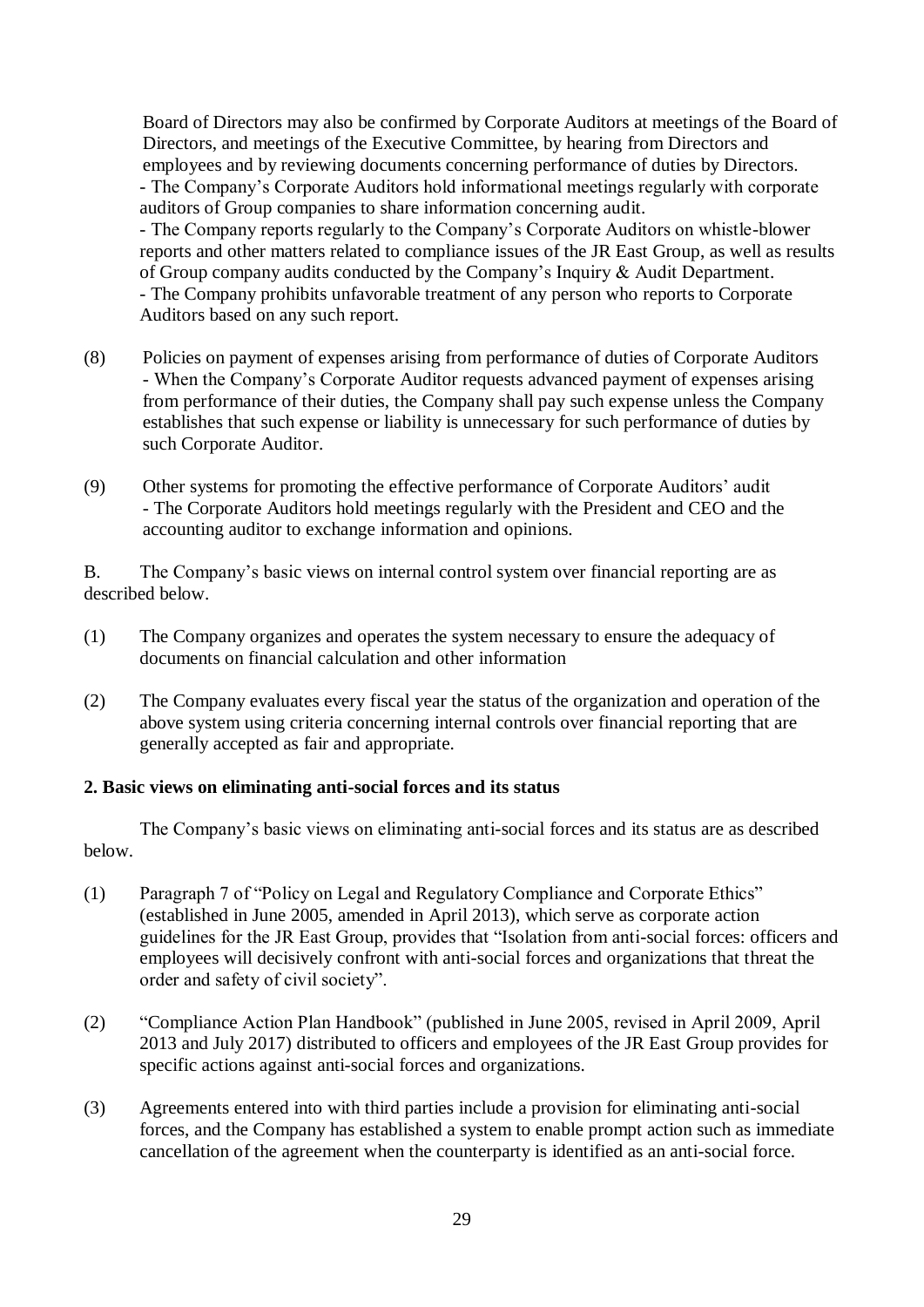- (4) The Company has designated a person in the Corporate & Legal Strategies Department to be in charge of handling unwarranted demands.
- (5) The Company briefs employees on desirable actions against anti-social forces and organizations through its educational programs.

## **V. Other**

## **1. Adoption of anti-takeover measures**

| Adoption of anti-take over measures<br>Not.<br>adopted |
|--------------------------------------------------------|
|--------------------------------------------------------|

Supplementary explanation N/A

## **2. Other matters concerning corporate governance system**

From the viewpoint of insider trading prevention, the Company has established "Rules for Insider Trading (Administrative Regulations)" providing for information control and timely and appropriate disclosure of material facts under the Financial Instruments and Exchange Act ("material facts"), which have a significant influence on investors' investment decisions, as described below.

- Employees, etc. who have come to know material facts shall immediately inform, through the manager of the relevant department (hereinafter the "responsible manager"), the manager in charge of handling information (General Manager of the Management Planning Department). Material facts concerning subsidiaries shall also be informed, through the manager of relevant department, to the manager in charge of handling information. When there is a question as to whether a fact may be a material fact, the manager in charge of handling information shall be consulted.
- The manager in charge of handling information shall control information on material facts as necessary. Purchase, sale and other trading of stocks and other securities by officers and employees who have come to know any material fact are restricted.
- Material facts shall be disclosed in a timely manner, and the timing and method of such disclosure shall be determined by the board of directors. However, in case of emergency, the representative director may make the decision and report such decision to the board of directors promptly thereafter.
- Additionally, matters subject to timely disclosure (excluding material facts) stipulated in the securities listing regulations of stock exchanges shall be handled in the same manner as material facts. In that case, the manager in charge of handling information shall determine the timing and method of such disclosure and report such decision to the board of directors promptly.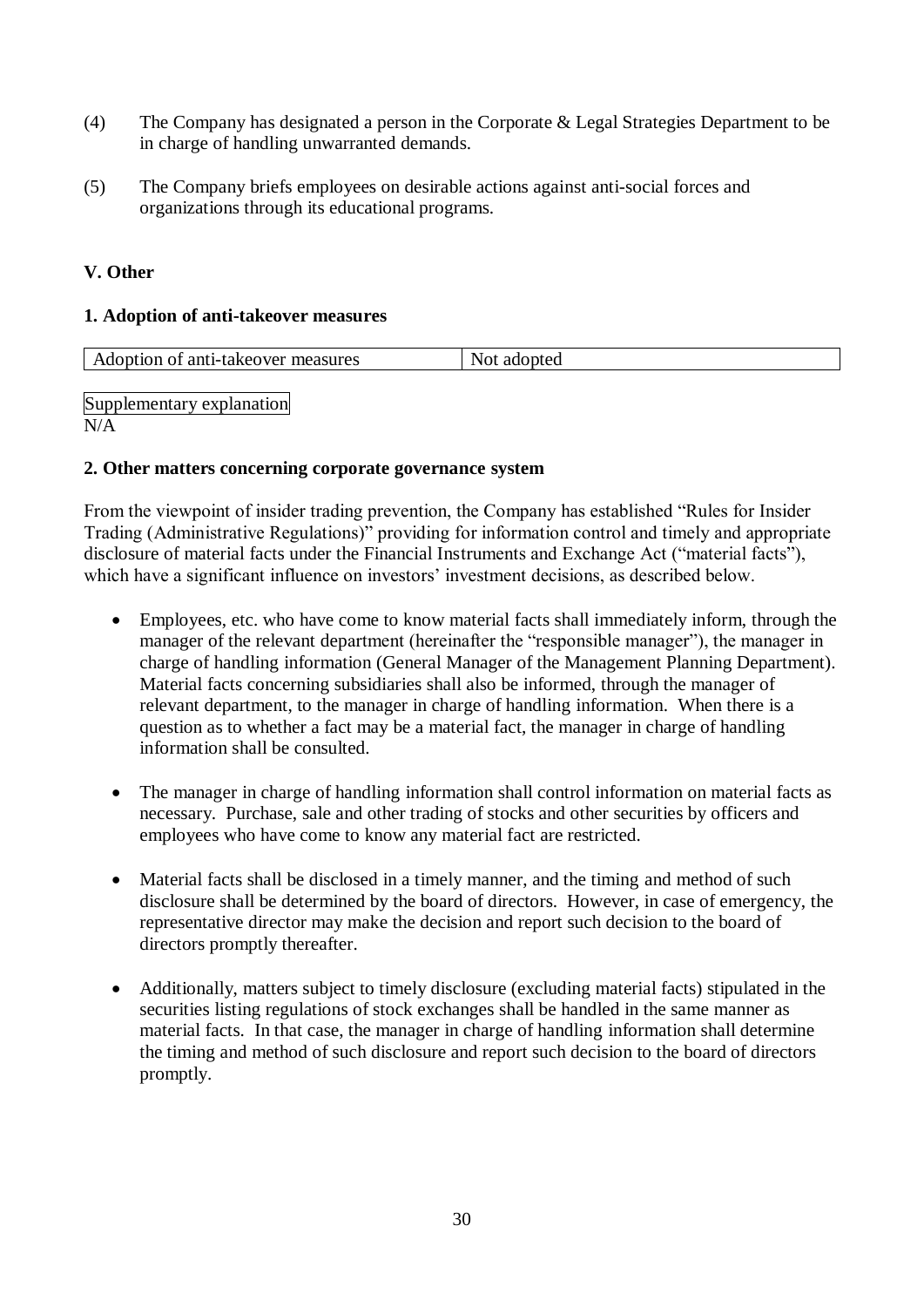【Reference 1】Summary of Corporate Governance System

[To add a separate chart in Excel]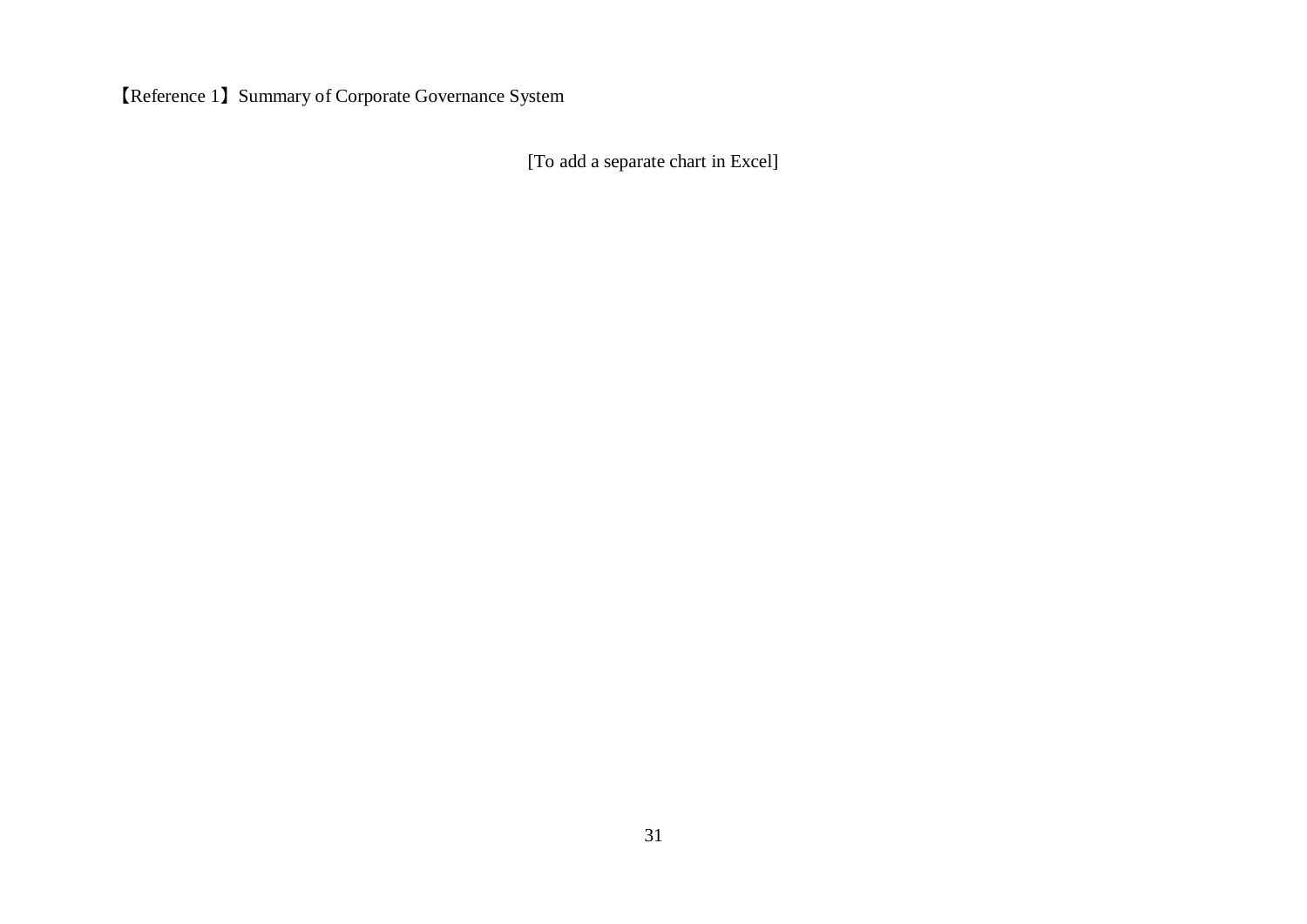【Reference 2】System for disclosure of matters which has a significant influence on investors' investment decisions

• Procedure of disclosure of material facts in accordance with the "Rules for Insider Trading (Administrative Regulations)"



\* Additionally, timely disclosure items stipulated in the securities listing regulations of stock exchanges (which may not initially be deemed to be material facts) are handled in the same manner as material facts.